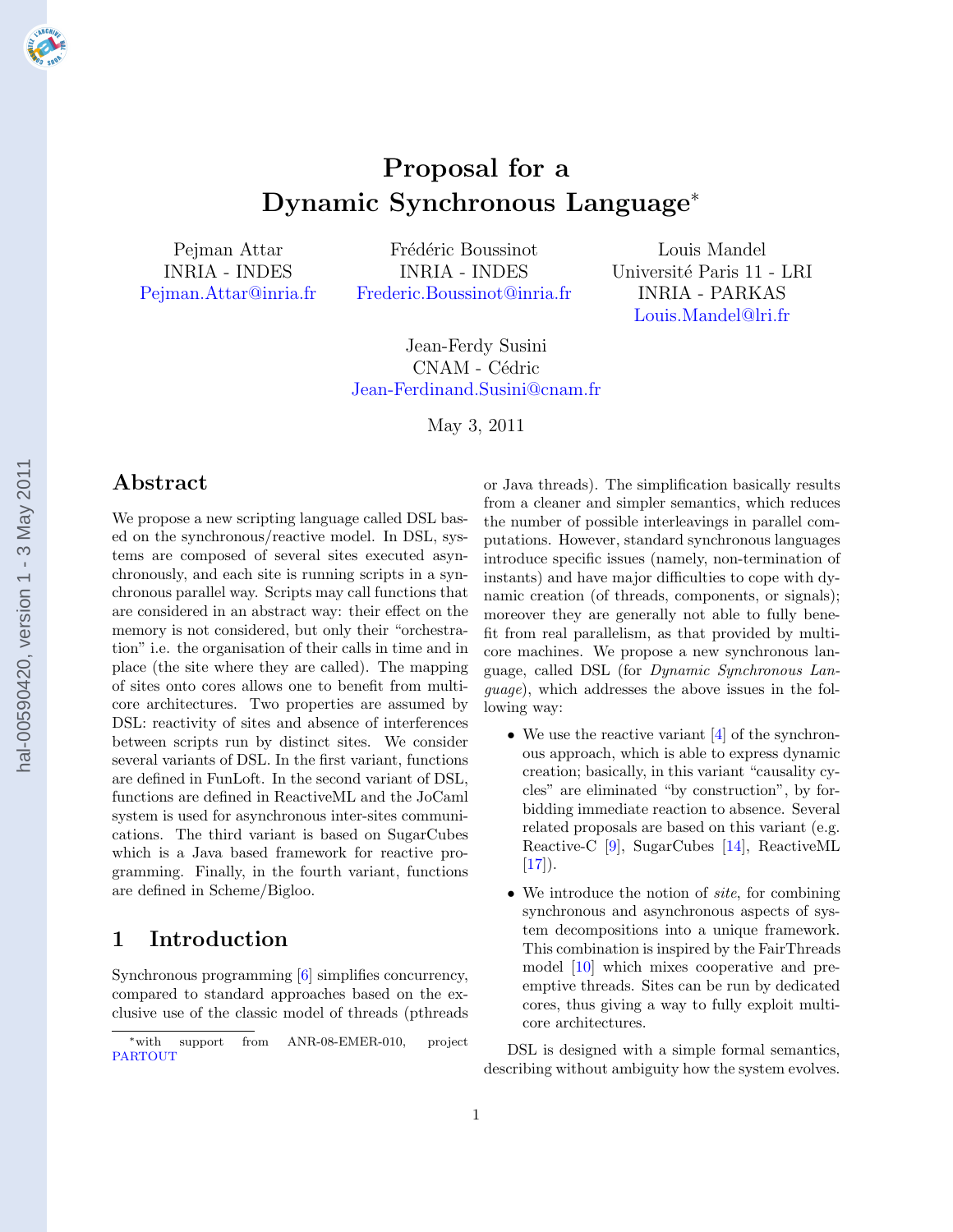<span id="page-1-0"></span>Our approach is an alternative to the use of locks for memory protection in a classic threading context. We claim that our proposal makes *both* semantics and programming easier.

#### 1.1 Orchestration Model

The computing model we consider is the following: there are N sites, each of them being composed of two levels, the orchestration level and the host level. The sites are completely autonomous and are run asynchronously (possibly on different processing resources).

At the orchestration level, each site runs a script which is fundamentally parallel. At that level, inputs are:

- new scripts dropped by the other sites, by the external world, or by the host level of the site; these new scripts are put in parallel with the one currently executed by the site; events are input as simple scripts generating them.
- boolean values coming from the host level and used by if instructions;
- integer values coming from the host level and used by repeat statement.

The outputs of the orchestration level are:

- new scripts sent to other sites;
- calls of functions belonging to the host level of the site. Functions are treated in an abstract way: we do not consider their effect on the memory but only their "orchestration" i.e. the organisation of their calls in time and in place (the site where they are called).

Scripts run by the same site synchronise by means of local events which are broadcast in the whole site. Two properties are assumed in DSL: reactivity of sites, and absence of interferences between sites (i.e. sites do not share instants, nor memory, nor events). These two properties of sites allow them to be mapped on distinct cores while preserving the semantics, and to therefore benefit from multicore architectures.

Sites bear an analogy with a musical orchestra: the orchestration level corresponds to the orchestra conductor who leads the host level corresponding to the music players. The conductor follows a music partition (script) and communicates with the musicians by sending them orders and signals (modelled

by events) and by listening to the music they play (also modelled by events; imagine events corresponding to sound waves produced by the instruments or by the voices). The conductor must be able to do several things in parallel: she must direct and listen to all instruments at the same time. Of course, as needed by any orchestra, a common clock is defined by the conductor; in our model, this clock which should be shared by the whole orchestra is given by instants. One can see the presence of several orchestras (sites) playing asynchronously as what happens sometimes in music festivals, when several stages are used independently, possibly simultaneously (of course in this case, the absence of interferences between distinct stages is mandatory: nothing should be shared by distinct sites).

#### 1.2 Variants of DSL

We consider several variants of DSL, depending on the language (which we call the host language) in which functions are expressed.

- In the first variant, the host language is Fun-Loft [\[11,](#page-19-0) [12\]](#page-19-0). The basic properties of reactivity and of absence of data-races are checked by the FunLoft compiler. In order to insure these properties, the use of functions is restricted (for example functions cannot be stored in memory). As FunLoft does not currently provide any means for code distribution, this feature is not presently available.
- In the second variant of DSL, functions are defined in ReactiveML [\[17\]](#page-20-0) which is an extension of ML to reactive programming. Higher-order functions can be defined without restriction in this variant of DSL. The JoCaml system [\[3\]](#page-19-0) is used for asynchronous inter-site communications. Moreover, the ReactiveML variant provides users with the scripting top-level of ReactiveML. The ReactiveML variant does not check the reactivity and interference freeness properties which are thus left to the programmer's responsability.
- The third variant is based on SugarCubes [\[14\]](#page-20-0) which is a Java based framework for reactive programming. Like with the ReactiveML variant, the basic reactivity and data-race freeness properties are not checked. The SugarCubes variant allows one to use the object approach of Java to program functions. Communication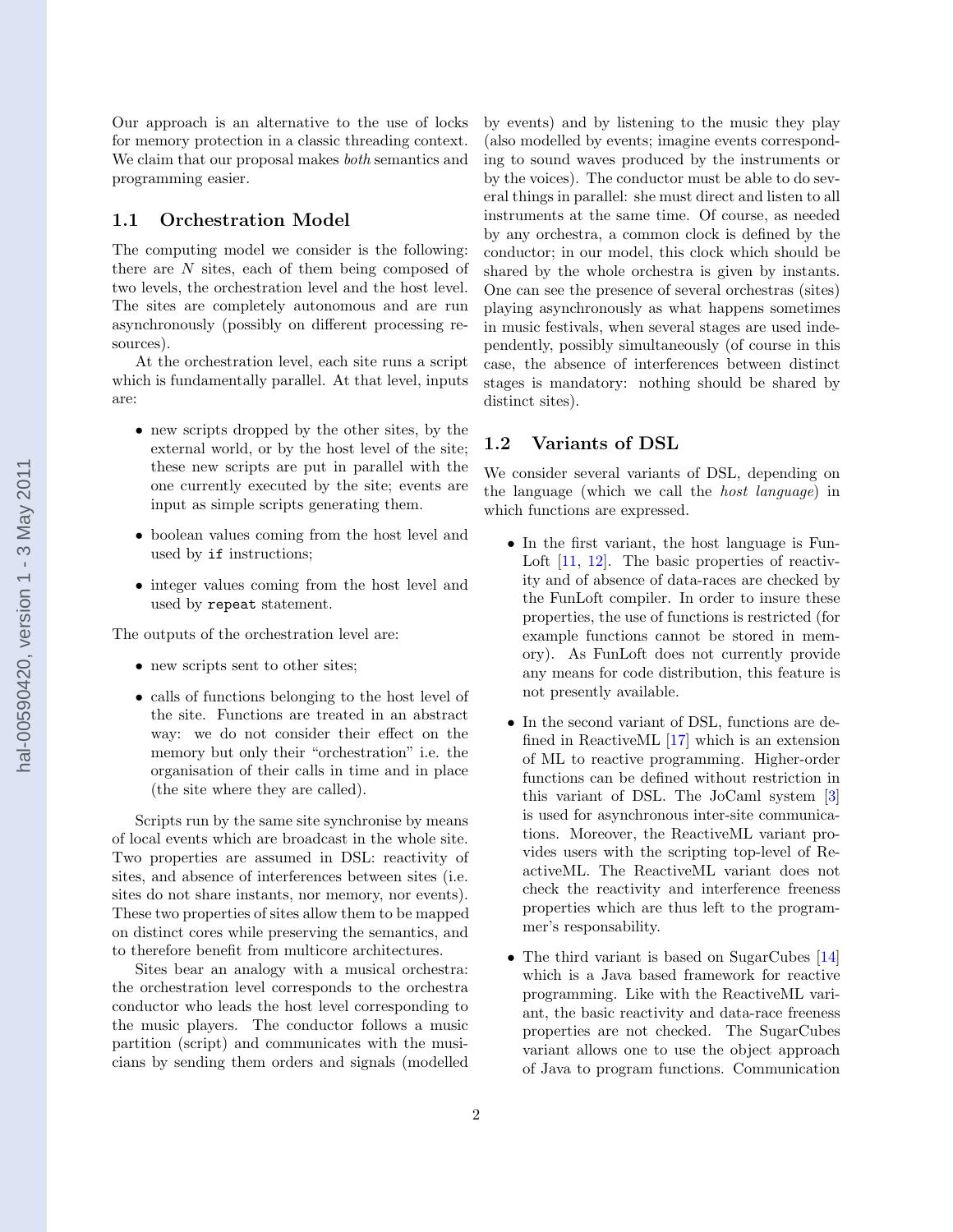<span id="page-2-0"></span>between two sites is implemented with the RMI protocol of Java.

• The fourth variant is based on Scheme/Bigloo [\[1\]](#page-19-0). It directly implements the semantic rules. In the current implementation, distribution aspects are not covered but we plan to address them using the Hop [\[2\]](#page-19-0) system implemented in Scheme/Bigloo.

#### 1.3 Implementations

At the implementation level, each variant of DSL has its own particularities. The most interesting aspect of comparison is how the notion of instant in DSL is reflected in the various host languages.

With ReactiveML and SugarCubes, instants of DSL and instants of the host language are in a direct one-to-one correspondence. Actually, there is no need to introduce any supplementary mechanism to run DSL scripts, which are just directly translated in the host language to be executed. This is possible because the expressivity of these host languages is comparable to that of DSL: actually, each DSL primitive (except drop) has a direct counterpart in them.

## Structure of the text

The language is first described informally in Section 2. Then, its formal semantics is given in Section [3.](#page-4-0) The FunLoft variant of DSL is described in Section [4;](#page-9-0) the SugarCubes variant is described in Section [5;](#page-13-0) the ReactiveML variant is described in Section [6;](#page-14-0) finally, the Scheme/Bigloo variant is described in Section [7.](#page-15-0) Section [8](#page-16-0) contains some experiments with a multicore machine. Related work is considered in Section [9](#page-18-0) and a conclusion is given in Section [10.](#page-19-0) Annex [A](#page-20-0) contains the grammar of DSL. Annex [B](#page-20-0) describes the evaluation of DSL scripts in FunLoft. Annex [C](#page-23-0) describes the evaluation of DSL scripts in ReactiveML.

# 2 Language Description

A program is composed of several independent sites, each of them executing a script made of parallel components. To add a new script into a site, one puts the script in parallel with the already existing parallel components.

In the current version, DSL does not provide any means to define functions. However, scripts may call functions defined in a "host" language (different variants of DSL correspond to different host languages). These functions have parameters of basic types only (integer, boolean, string).

Tasks are special functions whose execution is not immediate; actually, execution of a task does not start immediately, but at the next instant; moreover, the execution of a a task can last several instants or even never terminate. Tasks are called using a specific keyword (launch). Scripts "orchestrate" the execution of functions and tasks on the various sites that compose a program.

We first present scripts in  $2.1$ , then introduce sites in [2.2](#page-3-0) and events in [2.3.](#page-3-0) The basic properties of DSL are presented in [2.4.](#page-3-0) Finally, an example which will be used to benchmark implementations is described in [2.5.](#page-3-0)

#### 2.1 Scripts

Scripts are made of basic instructions whose informal semantics is as follows:

- nothing does nothing
- cooperate terminates the execution for the current instant. Execution resumes at the next instant.
- $f(v_1,\ldots,v_n)$  calls the function f with the parameters  $v_1, ..., v_n$ . Execution starts immediately and is instantaneous. To call a non-existing function is considered as an empty statement.
- launch  $t(v_1, \ldots, v_n)$  launches the task t with the parameters  $v_1, ..., v_n$ . Execution takes several (at least, one) instants to terminate, or may even never terminate. To call a non-existing task is considered as an empty statement.
- $s_1$ ;  $s_2$  runs the two scripts  $s_1$  and  $s_2$  in sequence.
- $s_1 \parallel s_2$  runs the two scripts  $s_1$  and  $s_2$  in parallel. The parallel script terminates as soon as both  $s_1$  and  $s_2$  are terminated.
- if  $e$  then  $s_1$  else  $s_2$  end runs the script corresponding to the result of the evaluation of the boolean expression e.
- loop  $s$  end cyclically runs the script  $s$ . Execution of s is restarted as soon as it terminates, except if it terminates instantly (i.e. in the same instant it is started); in this last case, the loop waits for the next instant to restart s. There is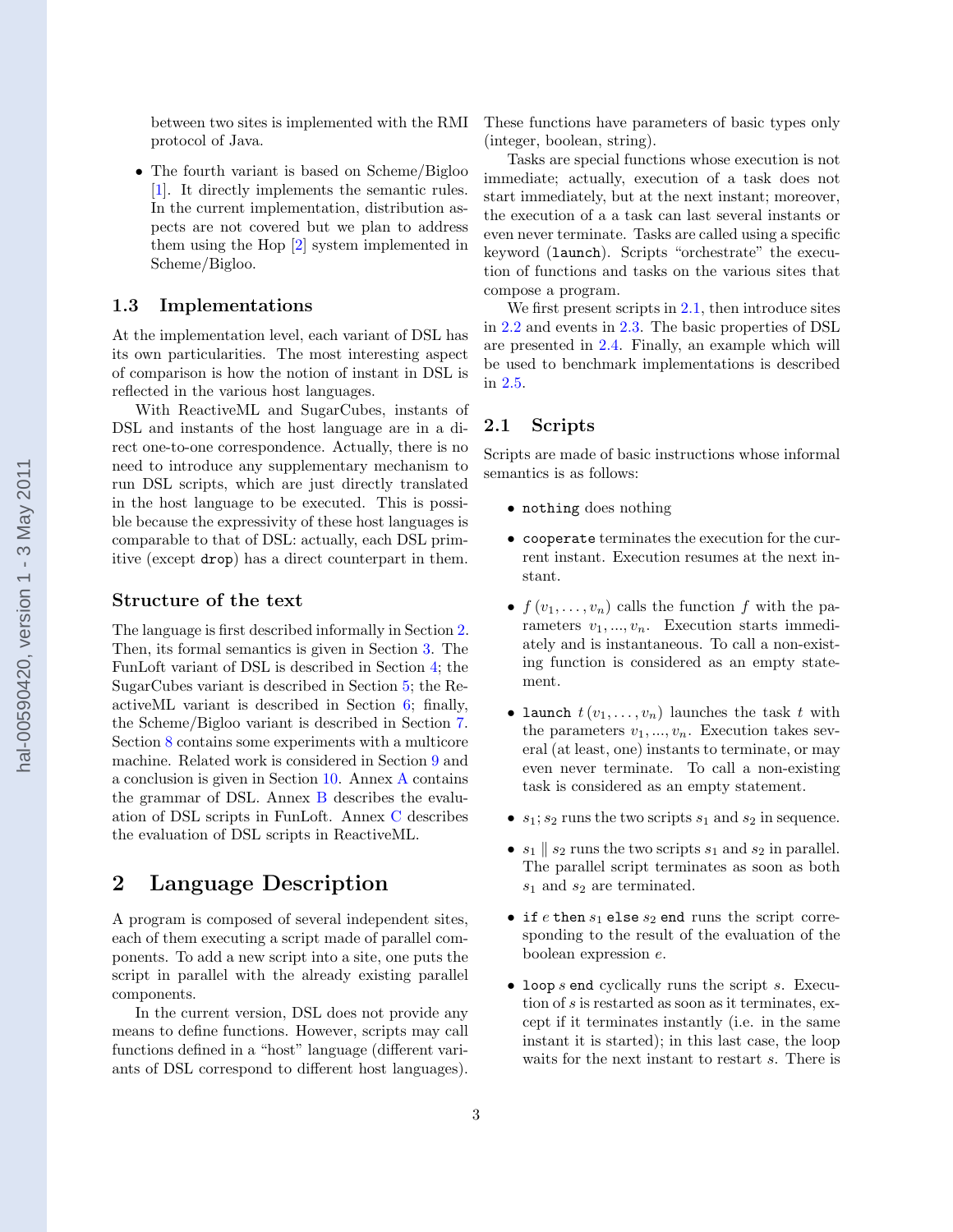<span id="page-3-0"></span>thus no possibility to get an instantaneous loop which would cycle for ever during the same instant.

- repeat  $e$  do  $s$  end runs  $n$  times the script  $s$ , where  $n$  is the result of the evaluation of the integer expression e.
- generate  $e$  generates the event  $e$ .
- await  $e$  blocks execution while the event  $e$  is not generated. Execution resumes as soon as e is generated.
- $\bullet$  do *s* watching *e* executes the script *s* while the event  $e$  is not generated. The execution of  $s$ is aborted when  $e$  is generated. The watching instruction terminates normally when s terminates.
- drop s in site adds the script s in the remote site site. Execution continues immediately without waiting for the completion of s.

The BNF syntax of scripts is given in Annex [A.](#page-20-0)

## 2.2 Sites

Sites are asynchronous (i.e., each site is possibly run by a distinct native thread). On the contrary, scripts are executed synchronously on a site: they share the same instants and thus proceed at the same pace.

The drop instruction is the means by which a script can influence remote sites. Note that, if nothing remains to be done after a drop instruction, one can see it as a migration to the remote site.

The creation of sites is not specified in the language; we suppose that for each script of the form drop s in site, site always exists and is accessible.

## 2.3 Events

Events are boolean values that are present or absent during instants. Events are not shared among sites. Once an event is generated during an instant, it remains present up to the end of the instant. Events are automatically reset to absent at the beginning of each instant. Events considered by the three instructions generate, await, and watching are created if they are not already existing on the site of execution.

#### 2.4 Basic Properties

DSL demands that the two following fundamental properties are valid:

- No site can be prevented from passing to the next instant *(reactivity* property). This means that functions and tasks run by a site should not use all of the computing power of the site.
- No data-race can occur between scripts, functions and tasks (interference freeness property).

Basically, tasks can be executed in two ways: in the first way, the task is executed by the site in which it is launched (the task is said to be linked to the site); in the second way, a dedicated processing thread is devoted to the task execution (the task is *unlinked*).

In all the considered variants of DSL, except the Scheme/Bigloo variant, linked tasks are executed cooperatively by sites where instants exist. In these variants, data-races should only occur between tasks that are unlinked, or that belong to distinct sites. In the Scheme/Bigloo variant, tasks are always unlinked.

In the FunLoft variant, the fundamental properties are checked by the compiler which verifies that:

- Functions always terminate instantaneously.
- Linked tasks always cooperate.
- Memory can only be shared by functions or tasks linked to the same site.

In the other variants, the validity of the two fundamental properties is left to the programmer.

#### 2.5 Example

We consider a system composed of 3 sites site1, site2, and site3, and a script supposed to be run by site1; the script is made of two sub-parts executed on site2 and site3. Each sub-part calls the consume function (which heavily uses the CPU, according to the value of its parameter) and then drops back a script on site1 to signal its termination. The two events generated upon termination are awaited in parallel. The code is:

```
repeat 1000 do
  (
    drop
        print ("0");
        consume (10000000);
```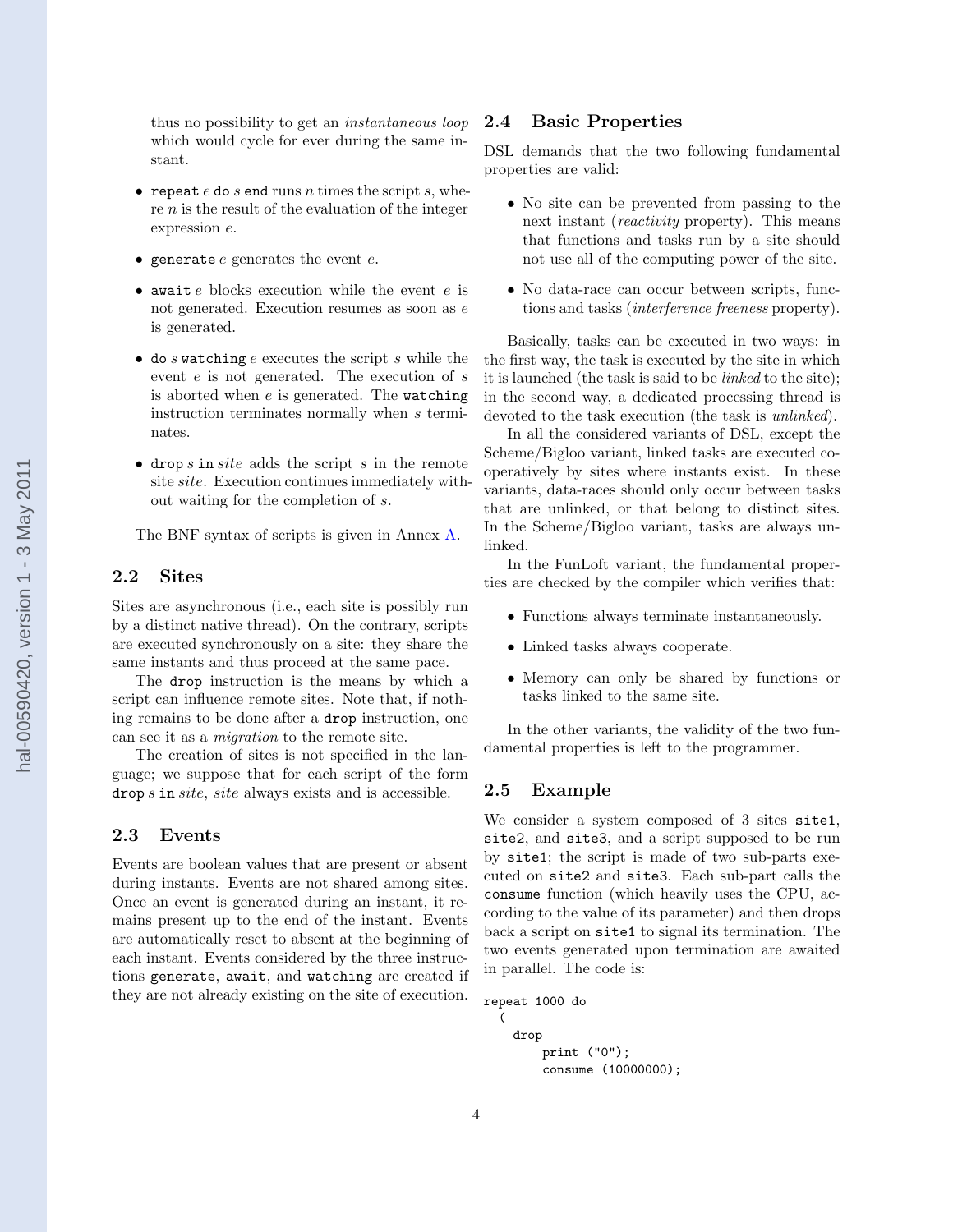```
drop generate done0 in site1
   in site2
| \ |drop
      print ("1");
      consume (10000000);
      drop generate done1 in site1
   in site3
| \ |await done0
||await done1
 );
 cooperate
```
end

Note that there are similar parts in the code (for example, the two calls to consume). Actually, the DSL language does not give any means to share or parametrize scripts. In this respect, scripts are not very friendly and should thus be produced from some higher-level language; the definition of such a language is not in the scope of the present paper.

The two calls of consume can be executed in real parallelism (for example, on a dual-core machine). It is assumed that no interferences appear between them (for example, resulting from the sharing of a global counter). This assumption is statically verified in the FunLoft variant of DSL, while it is the responsibility of the programmer in the other variants. We shall return on this example later, when implementation is considered.

Remark: the body of a repeat statement is not demanded to be non-instantaneous, unlike the body of a loop statement. Indeed, a repeat script always terminates (provided its body terminates), and thus cannot prevent the other scripts to get the control. In the previous code, the justification for the cooperate is to prevent an instantaneous termination of the repeat if both done0 and done1 are received in the same instant; this is actually possible because of the asynchronous execution of sites.

# 3 Semantics

We give DSL a semantics expressed with rewriting rules. The semantics is "big step": one rewriting of a term represents the global execution of the term during one instant (as opposite, a "small step" semantics would describe the various execution steps occuring during the instant).

Evaluation of expressions is considered in 3.1. The (big-step) rewriting of scripts is first described in 3.2;

then, fix-points are considered in [3.3;](#page-6-0) site execution is described in [3.4;](#page-6-0) three examples are considered in [3.5;](#page-7-0) finally, three variants of the semantics are analysed in [3.6.](#page-8-0)

#### 3.1 Expressions

Expressions are either basic values (of type integer, boolean, or string), or calls of functions of the form  $f(v_1, \ldots, v_n)$  where  $v_i$  are basic values. We adopt the following notation: we write  $f(v_1, \ldots, v_n)$  f if there is no function named  $f$  which is defined, or if the call is not well typed; in this case we say that we have a *wrong call*; we write  $f(v_1, \ldots, v_n)$  otherwise.

The evaluation of a basic value returns itself. There are two cases for the evaluation of  $f(v_1, \ldots, v_n)$ :

- if  $f(v_1,\ldots,v_n)\Downarrow$ , the evaluation of the call returns the value of f applied to the list of values  $v_i$ , where **f** is the function associated to  $f$ ;
- if  $f(v_1,\ldots,v_n)$  then the value returned is the default value of the expected (basic) type (0 for integers, false for booleans, and the empty string "" for strings).

The evaluation of the expression  $\exp$  returning a value v is noted  $\exp \rightsquigarrow v$ .

As with functions, we write  $t(v_1, \ldots, v_n)$  f if the task t does not exist or if the call is not well typed, and we write  $t(v_1, \ldots, v_n)$  otherwise.

## 3.2 Scripts

The general format of the script semantics is:

$$
P \vdash s \xrightarrow{b} s', G, D
$$

- $P$  is the set of present events; events not belonging to P are absent;
- $s$  is the script which is rewriten;
- $\bullet$  s' is the *residual* script ("what remains to do at the next instant");
- $\bullet$  G is the set of events generated by the rewriting of s;
- $D$  is the multiset of *dropped scripts* of the form site  $\downarrow u$ , where site is a site name and u is a script; the union of multiset is noted  $\uplus$ ;
- b is a boolean which is true  $(tt)$  if s' is terminated and false  $(f\!f)$  otherwise; the boolean conjunction is noted ∧.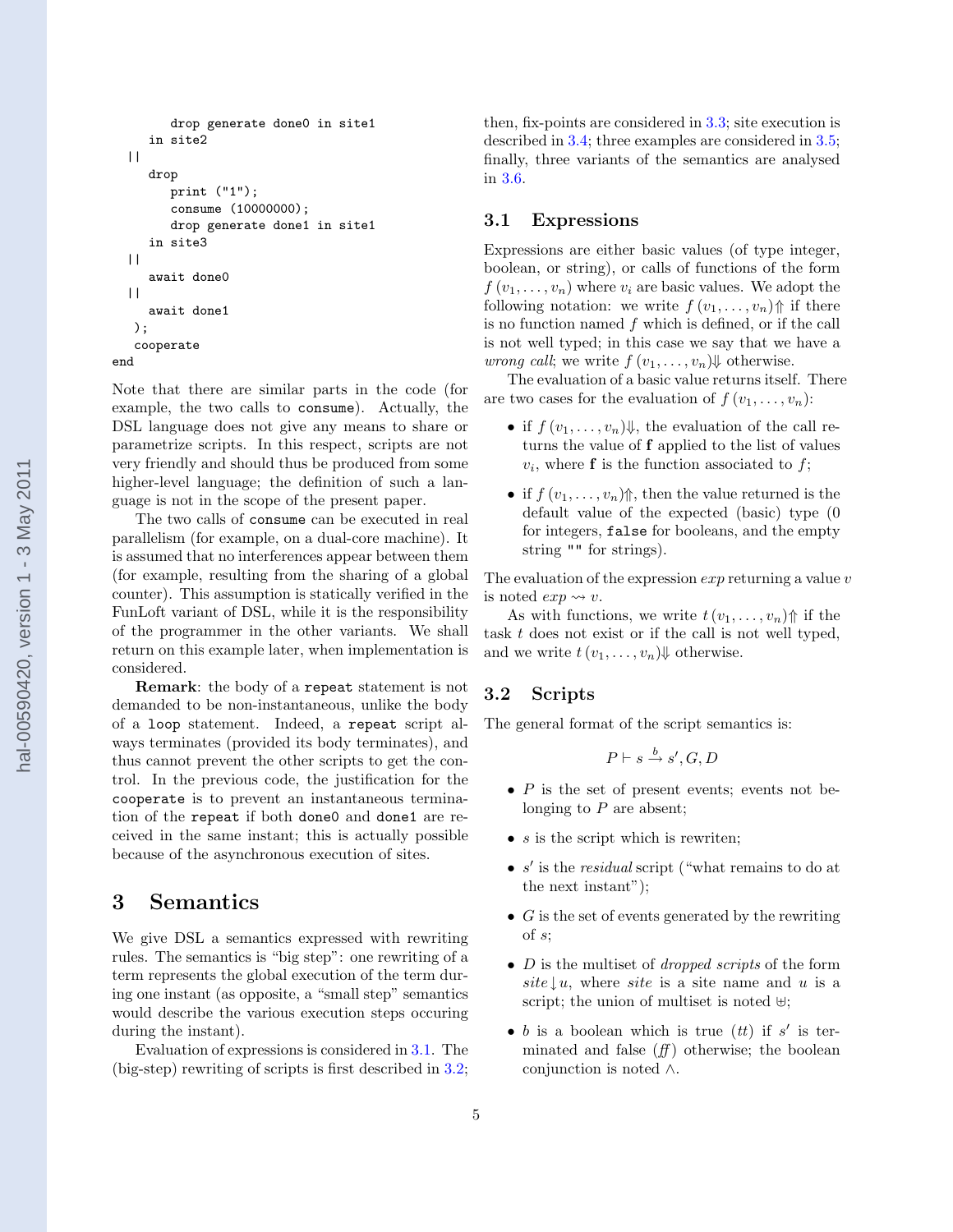<span id="page-5-0"></span>The semantics of scripts is given by the following rules: Await

## Nothing

$$
P \vdash \texttt{nothing} \stackrel{\mathit{tt}}{\rightarrow} \texttt{nothing}, \emptyset, \emptyset \tag{1}
$$

#### Cooperate

$$
P \vdash \texttt{cooperate} \stackrel{\textit{ff}}{\rightarrow} \texttt{nothing}, \emptyset, \emptyset \qquad \qquad (2)
$$

#### Drop

$$
P \vdash \text{drop } s \text{ in } site \stackrel{tt}{\rightarrow} \text{nothing, } \emptyset, \{ site \downarrow s \} \tag{3}
$$

#### Sequence

$$
\frac{P \vdash s_1 \xrightarrow{ff} s'_1, G, D}{P \vdash s_1; s_2 \xrightarrow{ff} s'_1; s_2, G, D} \tag{4}
$$

$$
\frac{P \vdash s_1 \stackrel{tt}{\to} s'_1, G_1, D_1 \quad P \vdash s_2 \stackrel{b}{\to} s'_2, G_2, D_2}{P \vdash s_1; s_2 \stackrel{b}{\to} s'_2, G_1 \cup G_2, D_1 \uplus D_2} \tag{5}
$$

Parallel

$$
\frac{P \vdash s_1 \stackrel{b_1}{\to} s'_1, G_1, D_1 \quad P \vdash s_2 \stackrel{b_2}{\to} s'_2, G_2, D_2}{P \vdash s_1 \parallel s_2 \stackrel{b_1 \wedge b_2}{\to} s'_1 \parallel s'_2, G_1 \cup G_2, D_1 \uplus D_2} \tag{6}
$$

Loop

$$
\frac{P \vdash s \parallel \text{cooperate} \xrightarrow{f'} s', G, D}{P \vdash \text{loop } s \text{ end} \xrightarrow{f'} s'; \text{loop } s \text{ end}, G, D}
$$
(7)

#### Generate

$$
P \vdash \texttt{generate } e \xrightarrow{tt} \texttt{nothing}, \{e\}, \emptyset \qquad \qquad (8)
$$

 $e \in P$ 

 $P \vdash \texttt{await}~e \overset{tt}{\rightarrow} \texttt{nothing}, \emptyset, \emptyset$ 

$$
\frac{e \notin P}{P \vdash \text{await } e \xrightarrow{ff} \text{await } e, \emptyset, \emptyset}
$$
 (10)

(9)

Watching

$$
P \vdash s \stackrel{tt}{\to} s', G, D
$$
  

$$
P \vdash \text{do } s \text{ watching } e \stackrel{tt}{\to} \text{nothing, } G, D
$$
 (11)

$$
e \in P \quad P \vdash s \xrightarrow{f\!f} s', G, D
$$
  
 
$$
P \vdash \text{do } s \text{ watching } e \xrightarrow{f\!f} \text{nothing, } G, D
$$
 (12)

$$
e \notin P \quad P \vdash s \xrightarrow{ff} s', G, D
$$
  
 
$$
P \vdash \text{do } s \text{ watching } e \xrightarrow{ff} \text{do } s' \text{ watching } e, G, D
$$
 (13)

Evaluation of expressions (function calls are expressions) appear in the following rules which are thus less formal than the previous ones; indeed, evaluation of expressions is not totally captured by the semantics of DSL.

#### Function

$$
\frac{f(v_1,\ldots,v_n) \rightsquigarrow v}{P \vdash f(v_1,\ldots,v_n) \stackrel{tt}{\rightarrow} \text{nothing, } \emptyset, \emptyset}
$$
(14)

Execution of a function call is equivalent to its evaluation; the returned value is of no use, and the call is actually only evaluated for its side-effects (a wrong call does nothing and has no side-effect).

Task

$$
\frac{t(v_1, \ldots, v_n)\mathcal{m}}{P \vdash \text{Iaunch } t(v_1, \ldots, v_n) \xrightarrow{tt} \text{nothing}, \emptyset, \emptyset}
$$
\n
$$
t(v_1, \ldots, v_n)\Downarrow
$$
\n
$$
\xrightarrow{r} \qquad (16)
$$

$$
P \vdash \mathtt{launch}\; t\left(v_1,\ldots,v_n\right) \xrightarrow{f\!f} \mathtt{await}\; e, \emptyset, \emptyset
$$

Three points should be noted: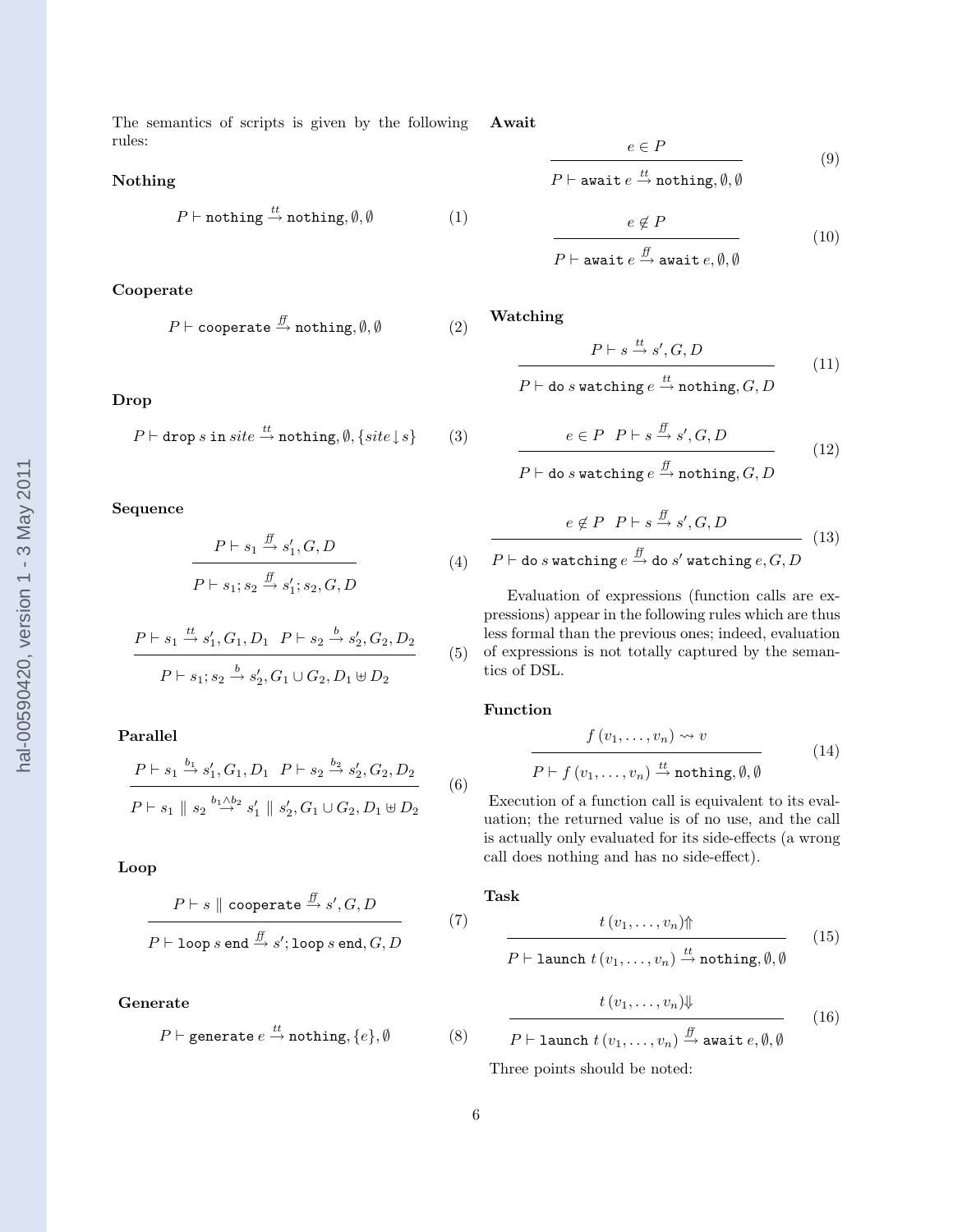- <span id="page-6-0"></span>• Rule [15](#page-5-0) states that a wrong call of a task is equivalent to a nothing statement.
- In rule [16,](#page-5-0)  $e$  is a new event<sup>1</sup> which signals the termination of the launched task; it is automatically generated by the system when the call of t turns to be completely terminated.
- In case of real preemption, i.e. when rule [12](#page-5-0) applies, the waiting for termination is abandonned and the task is not actually started.

#### Repeat

$$
\frac{exp \leadsto n \quad P \vdash s; \dots; s \xrightarrow{b} s', G, D}{P \vdash \text{repeat } exp \text{ do } s \text{ end } \xrightarrow{b} s', G, D}
$$
(17)

Two points should be noted:

- Evaluation of  $exp$  is performed when the rule is applied, that is at execution time (not at compile time).
- In case  $exp$  is a wrong function call, n is equal to 0, and the sequence is equal to  $nothing<sup>2</sup>$ . The repeat statement is thus in this case equivalent to nothing.

If

$$
exp \rightsquigarrow tt \quad P \vdash s_1 \xrightarrow{b} s'_1, G, D \tag{18}
$$

$$
P \vdash \texttt{if}~exp~\texttt{then}~s_1~\texttt{else}~s_2~\texttt{end} \xrightarrow{b} s_1', G, D
$$

$$
exp \rightsquigarrow ff \quad P \vdash s_2 \xrightarrow{b} s'_2, G, D \tag{19}
$$

 $P \vdash \mathtt{if}~exp~\mathtt{then}~ s_1$  else  $s_2$  end  $\stackrel{b}{\rightarrow} s_2', G, D$ 

Note that if exp is a wrong function call, its evaluation returns  $ff$ , and thus  $s_2$  is chosen.

## 3.3 Least Fix-Point

The execution of scripts is deterministic:

if  $P \vdash s \stackrel{b_1}{\to} s_1, G_1, D_1$  and  $P \vdash s \stackrel{b_2}{\to} s_2, G_2, D_2$ , then  $s_1 = s_2, G_1 = G_2, D_1 = D_2, \text{ and } b_1 = b_2.$ 

Let  $s$  be a script; the determinism property allows one to define the function  $f_s$  which, given a set P of present events, returns the set  $G$  of events generated by  $s$ :

$$
f_s(P) = G \text{ where } P \vdash t \stackrel{b}{\to} s', G, D
$$

The function  $f_s$  has two main characteristics: it is total and it is increasing. It is total because, for each script and each set of present events, there exists a (unique) rewriting:

$$
\forall s, P, \exists s', G, D, b \quad P \vdash s \xrightarrow{b} s', G, D
$$

The function  $f_s$  is increasing (for the set inclusion order):

if 
$$
P_1 \subseteq P_2
$$
 then  $f_s(P_1) \subseteq f_s(P_2)$ 

The function  $f_s$  thus has a least fix-point  $\mu f_s$  (Kleene theorem) verifying:

$$
f_s(\mu f_s) = \mu f_s
$$

that is:

$$
\mu f_s \vdash s \xrightarrow{b} s', \mu f_s, D
$$

and:

$$
f_s(Q) = Q \text{ implies } \mu f_s \subseteq Q
$$

We know that the least fix-point  $\mu f_s$  is the limit of the sequence of approximations  $X_0, X_1, \ldots$  defined by:

$$
X_0 = \emptyset \text{ and } X_{n+1} = f_s(X_n)
$$

which is noted:

$$
\mu f_s = \bigcup f_s^n(\emptyset)
$$

Finally, when the value of the least fix-point is not required, we write:

 $s \Rightarrow s', D$ 

instead of:

$$
\mu f_s \vdash s \xrightarrow{b} s', \mu f_s, D
$$

#### 3.4 Sites

A site is a couple  $(site, s)$  made of a site name site and a script  $s$ ; it is noted  $site:s$ .

A program is a (finite) multiset of sites and of dropped scripts waiting to be incorporated into sites. A program is thus a multiset  $S$  where each element is either a site  $site_i$ :  $s_i$  or a dropped script  $site_i \downarrow s_i$ . One supposes that there is at least one site and that all sites have distinct names:

$$
\forall site_i : s_i, site_j : s_j \in S, i \neq j \Rightarrow site_i \neq site_j
$$

<sup>&</sup>lt;sup>1</sup>a mechanism to produce new fresh events is assumed.

<sup>&</sup>lt;sup>2</sup>a sequence of  $n \leq 0$  elements is by definition equal to nothing.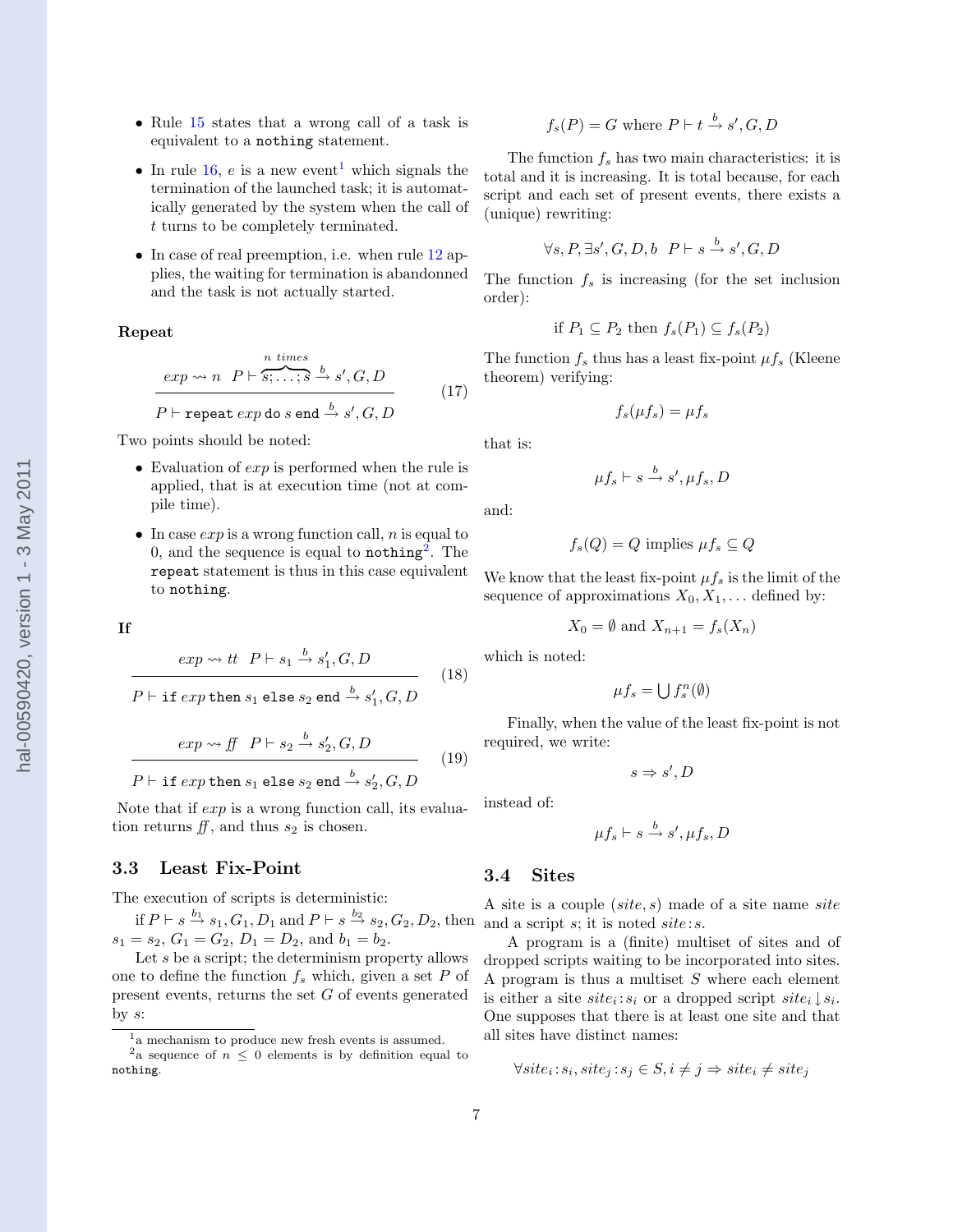<span id="page-7-0"></span>Note that the same dropped element can appear several time in a program (it is a multiset), as for example in:

$$
\{site: {\tt nothing}, site \downarrow f(), site \downarrow f()\}
$$

The execution of a program  $S_0$  is a sequence of rewritings of the form:

$$
S_0 \mapsto S_1 \mapsto S_2 \mapsto \dots
$$

where the arrow  $\mapsto$  is defined by rules 20, 21, and 22 defined below.

#### Site execution

$$
s \Rightarrow s', D
$$
  

$$
\overline{\{...,site:s,...\} \mapsto \{...,site:s',...\} \uplus D}
$$
 (20)

The dropped scripts resulting from a site execution are added in the program by rule 20; they are waiting to be absorbed by rule 21 below. In the definition of  $\Rightarrow$ , note that the least fix-point is not explicitly built: the semantics is not effective in this respect as it does not indicates how to compute it.

#### Absorbtion of dropped scripts

$$
\{..., site : s, site \downarrow u, ...\} \mapsto \{..., site : s \parallel u, ...\} \quad (21)
$$

Rule 21 represents the absorbtion of a dropped script  $u$  by the appropriate site site: the dropped script is simply put in parallel with the script s already present in site.

Inputs The dynamic adding of a script s in the site site of a program  $S$  is modelised by:

$$
S \mapsto S \uplus \{site \downarrow s\} \tag{22}
$$

Program inputs are dropped events: the input of the event e in the site site is simply modelised by the rewriting:

$$
S \mapsto S \uplus \{site \downarrow \text{generate } e\}
$$

#### 3.5 Examples

We give several examples: the first shows the computation of the semantics by successive approximations; the second illustrates the links between the fix-point

semantics and the notion of causality; the third example considers the drop primitive; the fourth consider the relation between the watching and launch instructions; finally, the last example shows the global execution of a program.

#### 3.5.1 Approximations

Let us consider the following script s:

$$
\mathtt{generate}\ e \mathtt{; } \mathtt{await}\ f\ \mathbin\Vert\ \mathtt{await}\ e \mathtt{; } \mathtt{generate}\ f
$$

Actually, one can prove that:

$$
\{e,f\} \vdash s \stackrel{tt}{\rightarrow} \texttt{nothing} \parallel \texttt{nothing}, \{e,f\}, \emptyset
$$

Let us show that this corresponds to the least fixpoint  $\mu f_s$  of  $f_s$  (using the previous notations). Let  $X_0 = \emptyset$ . One has:

$$
X_0 \vdash s \xrightarrow{ff} \texttt{await } f \parallel \texttt{await } e; \texttt{generate } f, \{e\}, \emptyset
$$

Let  $X_1 = \{e\}$ . We have:

$$
X_1 \vdash s \stackrel{\mathrm{ff}}{\rightarrow} \mathtt{await}\: f \parallel \mathtt{nothing}, \{e, f\}, \emptyset
$$

Let  $X_2 = \{e, f\}$ . Since:

$$
X_2 \vdash s \stackrel{tt}{\rightarrow} \texttt{nothing} \parallel \texttt{nothing}, X_2, \emptyset
$$

we get the result:

.

$$
\mu f_s = \bigcup f_s^n(\emptyset) = X_2 = \{e, f\}
$$

#### 3.5.2 Minimality

Minimality of fix-points is mandatory to reject "violations of causality". Indeed, consider the following script  $s =$  await e; generate e. Two fix-points,  $\{e\}$ and  $\emptyset$ , exist:

1. 
$$
\{e\} \vdash s \stackrel{tt}{\rightarrow} \text{nothing}, \{e\}, \emptyset
$$
\n2.  $\emptyset \vdash s \stackrel{ff}{\rightarrow} s, \emptyset, \emptyset$ .

The least fix-point is thus ∅. Note that in the first rewriting, the generation of  $e$  "results" from the test of presence of e, and thus does not correspond to any "causal" execution. In a sense, the minimality of fix-points is a way to rule out non-causal executions.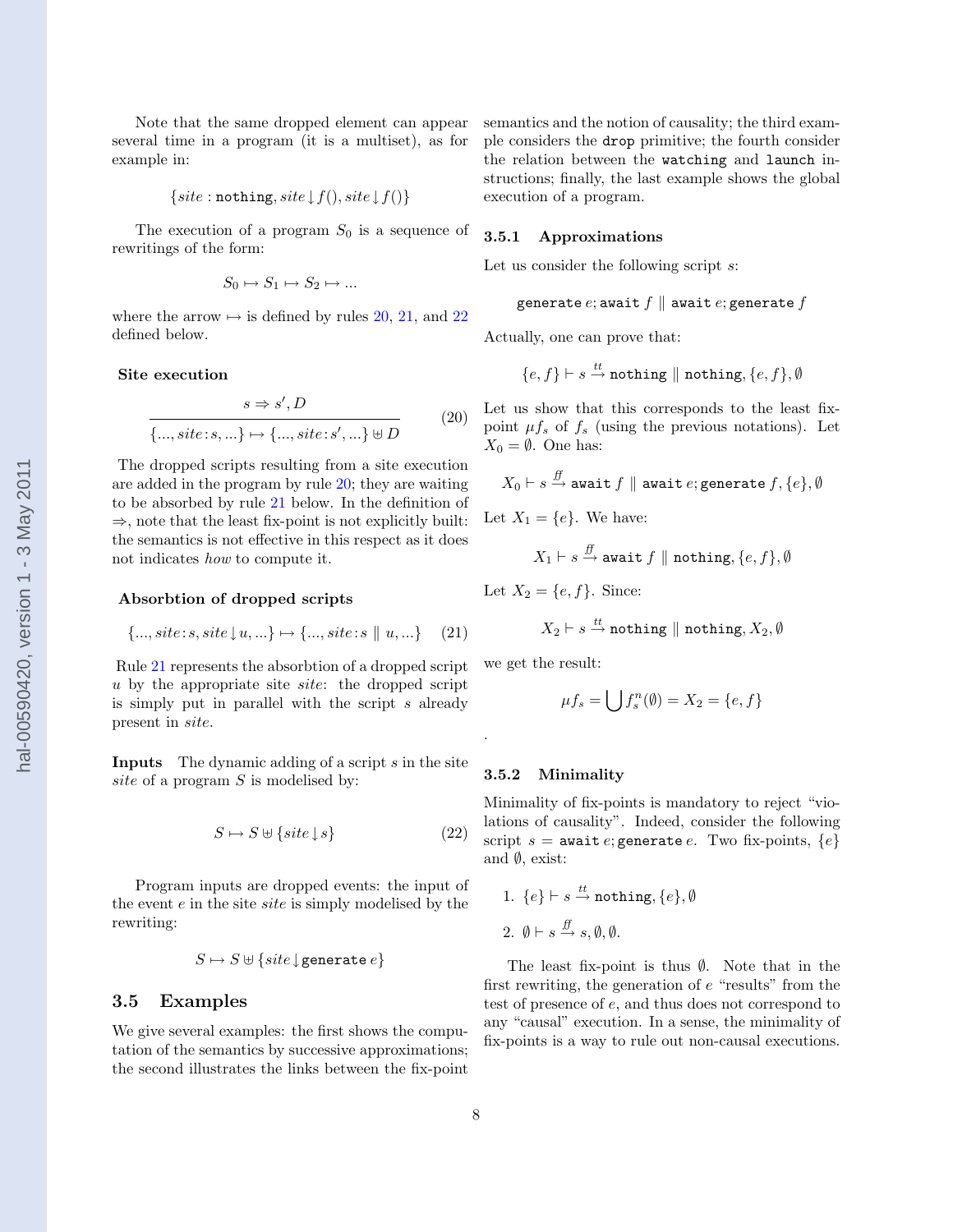#### <span id="page-8-0"></span>3.5.3 Asynchrony

Let us consider the script:

#### drop

generate e || await e; print ("ok") in site1

The message will always be printed, because the dropped script is incorporated in site1 as a whole. This would not be the case with:

```
drop
     generate e
in site1;
drop
     await e; print ("ok")
in site1
```
Indeed, site1 may incorporate the first script and may react before the incorporation of the second script; in this case, the message is not printed because the generation of e is lost.

#### 3.5.4 Task Abortion

Let us consider the immediate preemption of a task launched by the body of a watching statement:

```
generate e;
do
  launch t ()
watching e
```
If task t does not exist or is incorrectly called, then the global instruction terminates immediately (rules [15](#page-5-0) and [11\)](#page-5-0). Otherwise (t exists and is correctly called), the task is not launched by the executive system (last remark, rule [16\)](#page-5-0), and the instruction will terminate at the next instant (rule [12\)](#page-5-0).

#### 3.5.5 Program Input

Let us consider the following program made of a unique site:

 $S = \{site:$ await  $e; print(msg)$ }

The only rewriting that can be made is:

 $S \mapsto S$ 

Suppose a new input is given to the program, which becomes  $S'$ :

$$
S \mapsto S' = S \uplus \{site \downarrow \text{generate } e\}
$$

There are two possible rewritings for  $S'$ :

```
S' \mapsto S'
```
and (rule [21\)](#page-7-0):

 $S' \mapsto S'' = \{site : \text{await } e; print(msg) \parallel \text{ generate } e\}$ 

Now, one can prove that the only possible rewriting of  $S''$  is:

 $S'' \mapsto \{site: \text{nothing} \}$ 

During this rewriting, the function print is called and a message is printed as a side-effect of the call.

#### 3.6 Variants of the semantics

In this section, we discuss 3 aspects of the semantics: instantaneous loops are first considered; then, a variant of the drop instruction is analysed; finally, the watching instruction is discussed.

#### 3.6.1 Instantaneous Loops

The fact that the function  $f_s$  is total basically results from the rule [7](#page-5-0) that "fixes" instantaneous loops. Note that without the fix, some loops could have no rewriting at all; this would be for instance the case with the rule:

$$
\frac{P \vdash s; \text{loop } s \text{ end} \xrightarrow{b} s', G, D}{P \vdash \text{loop } s \text{ end} \xrightarrow{b} s', G, D}
$$
 (7')

in which the execution of a loop basically means to unfold it. The reactivity property of DSL would thus be lost by using this rule instead of rule [7.](#page-5-0)

#### 3.6.2 Packed Drop

Let us consider a possible variant of the semantics in which the dropped scripts are grouped by destination. The idea is that, instead of dropping one after the other several scripts destinated to the same site, one drops the parallel composition of these scripts, in one unique drop action. This reduces the asynchrony of sites execution and thus makes the reasoning about programs easier. To model this variant, we first define the pack function which takes a multiset of dropped scripts and returns the set which is the compact version of it:

• pack  $(D) = D$  if  $\forall d_1 = (site_1, s_1) \in D, \forall d_2 =$  $(size_2, s_2) \in D, d_1 \neq d_2$  implies  $site_1 \neq site_2$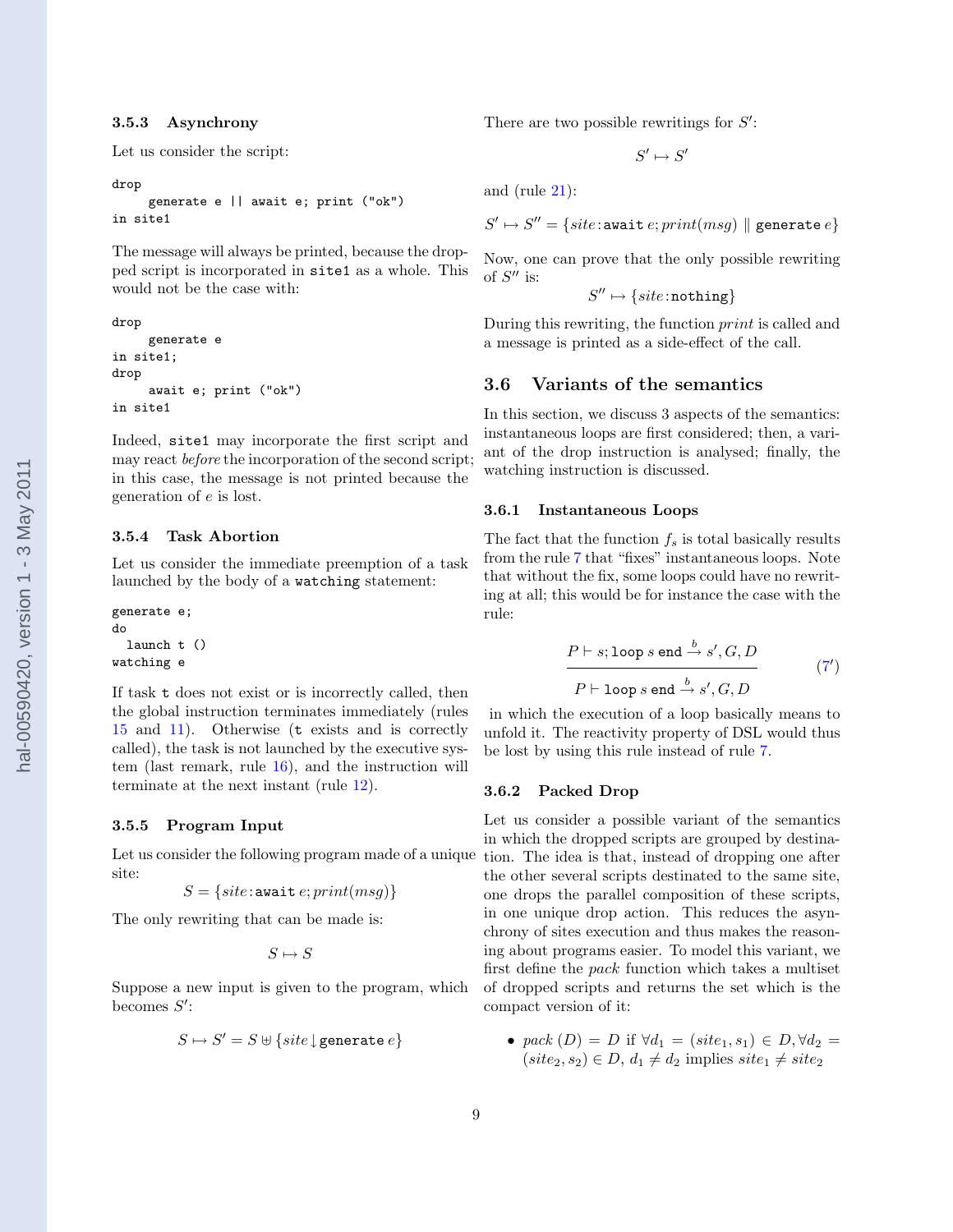<span id="page-9-0"></span>• pack 
$$
(D \oplus \{(site, s_1), (site, s_2)\}) =
$$
  
pack  $(D \oplus \{(site, s_1 \parallel s_2)\})$ 

The site execution rule [20](#page-7-0) becomes:

$$
s \Rightarrow s', D
$$
  

$$
\overline{\{..., site : s, ...\} \mapsto \{..., site : s', ...\} \oplus pack(D)}
$$
 (20')

Note that the two drop scripts of [3.5.3](#page-8-0) become equivalent in this variant of the semantics. To implement the variant, dropped scripts have to be stored, up to the end of the current instant, before being compacted and actually sent to remote sites.

#### 3.6.3 Preemption Operator

The basic assumption of the model resides in the couple of rules [12](#page-5-0) and [13](#page-5-0) which state that the body of a watching instruction is executed in both cases of presence and of absence of e. The alternative proposed by Esterel, called "strong preemption", corresponds to the two following rules:

$$
e \in P
$$
\n
$$
P \vdash \text{do } s \text{ watching } e \xrightarrow{tt} \text{nothing}, \emptyset, \emptyset
$$
\n
$$
e \notin P \quad P \vdash s \xrightarrow{b} s', G, D
$$
\n
$$
P \vdash \text{do } s \text{ watching } e \xrightarrow{b} \text{do } s' \text{ watching } e, G, D
$$
\n
$$
(13')
$$

With these rules, the body is immediately executed in absence of  $e$  (rule  $13'$  $13'$ ), and it is not executed at all when  $e$  is present (rule  $12'$  $12'$ ). One thus has an immediate reaction to the absence of e, which introduces "causality cycles" (e.g. do generate  $e$  watching  $e$ ). Causality cycles are a major obstacle to the introduction of dynamic creation in Esterel. It is thus clear that strong preemption cannot be, in a way or another, introduced coherently in DSL.

We could have replaced rule [11](#page-5-0) by the following:

$$
P \vdash s \stackrel{tt}{\to} s', G, D
$$
  

$$
P \vdash \text{do } s \text{ watching } e \stackrel{ff}{\to} \text{nothing, } G, D
$$
 (11')

This alternative rule gives a more uniform treatment of the preemption operator that actually would never terminate instantaneously. However, we prefer to keep on rule [11](#page-5-0) because it entails the following intuitive invariant: do s watching  $e$  is strictly equivalent to t if e is never present. This invariant would be violated with the alternative rule [11](#page-5-0)'.

# 4 FunLoft Variant

In the FunLoft variant of DSL, a script is first translated into an instruction of the type instruction\_t defined in FunLoft, before being compiled by the Fun-Loft compiler. The definition of FunLoft insures the reactivity and memory protection properties of the compiled code (actually, the static checks for bounded resource consumption are switched-off in the FunLoft compiler, but the remaining checks are sufficient to insure reactivity and memory protection).

The translation has the following characteristics:

- The notion of an instant is re-build: an instant of a script is made of several micro-steps of the target FunLoft program, each micro-step corresponding actually to one instant of the translated FunLoft program.
- Events are designed by strings. A hashtable (of the type  $aa_t$ ) associating strings to events is available on each site.
- The generation of a DSL event is sustained during the following micro-steps, up to the end of instant.
- A valued event is used to deal with the dynamic adding of new scripts in a site (it has type  $(instruction_t)$  event<sub>-t</sub>).

The basic data structures defining the three recursive types instruction\_t, site\_t, and engine\_t, the API for instructions, and the evaluation of scripts are defined in Annex [B.](#page-20-0)

## 4.1 Dynamic Adding of Instructions

A special event is associated to each site, used to add the scripts dropped in the site. The module dynamic awaits this event and collects its associated values using the get\_all\_values instruction of Fun-Loft; the collected instructions are processed by calling the function incorporate, defined below. The code of dynamic is:

```
let module dynamic (eng) =
  let inst_list = ref Nil_list in
    loop
      let add = Engine.add (eng) in
        begin
          await add;
          get_all_values add in inst_list;
          incorporate (eng, !inst_list);
```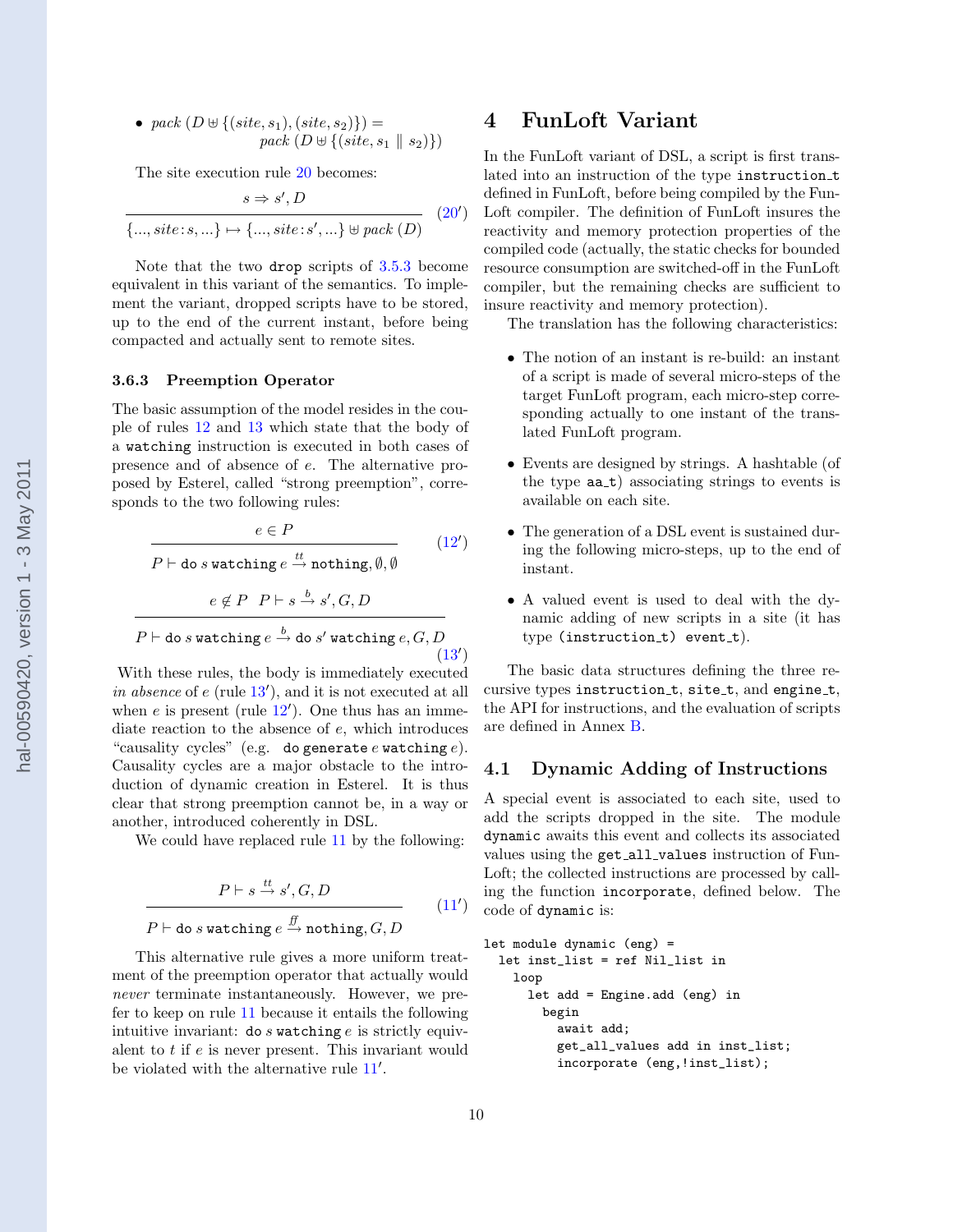```
generate Engine.wakeup (eng);
 continue_instant (eng);
end
```
The continue instant function just sets the flag move of the engine:

```
let continue_instant (eng) =
   Engine.move (eng) := true
```
The function incorporate is recursively defined and the FunLoft compiler checks that it always terminates:

```
let incorporate (eng,inst_list) =
 match inst_list with
    Nil_list do ()
  | Cons_list (head,tail) do
      begin
        thread evaluate (eng,head,event);
        incorporate (eng, tail);
      end
  end
```
To drop an instruction in a site, basically means to generate the special event of the site engine with the instruction as value:

```
let module send_to (site,inst) =
 link Site.sched (site) do
    let engine = !Site.rengine (site) in
      generate Engine.add (engine) with inst
```
#### 4.2 Reactive Engine

The reactive engine of a site basically sustains the generated events and decides when intants are terminated. Each time an event is generated, it is stored in the list sustain of the engine, in order to be regenerated at each micro-step, up to the end of instant. Moreover, the move flag of the engine is set (by calling continue instant) to resume execution of scripts awaiting the event, if there are such scripts:

```
let dsl_generate (eng,evt) =
 let e = event_lookup (eng,evt) in
    begin
      generate e;
      let s = Engine.sustain (eng) in
        s := Cons_list (e, !s);
      continue_instant (eng);
      generate Engine.wakeup (eng);
    end
```
The algorithm of the engine is the following: microsteps are executed cyclically while the move flag is

set; when the move flag has not been set by the last micro-step, the pre eoi flag is set to let watching statements proceed, in case of preemption. Indeed, in this case, a watching has to let its body react, in order to choose safely between rules [11](#page-5-0) and [12.](#page-5-0) Cyclic execution is then resumed as previously, while there are new moves. The end of the current DSL instant is decided when the setting of pre eoi does not produce any new move; in this case the eoi flag is set, to indicate the end of the current instant. This algorithm corresponds to the following code:

```
let module react (eng) =
  let move = Engine.move (eng) in
    loop
      begin
        move := false;
        sustain_all (eng);
        cooperate;
        if not !move then
          begin
            generate Engine.pre_eoi (eng);
            cooperate;
            if not !move then
              begin
                close_instant (eng);
                return;
              end
            end
          end
        end
      end
```
The sustain all function maintains the generated events during the next micro-steps, up to the end of instant. The close instant function generates eoi, stops the sustainment of generated events, and increments the instant counter:

```
let close_instant (eng,trace) =
  let instant = Engine.instant (eng) in
  begin
    generate Engine.eoi (eng);
    Engine.sustain (eng) := Nil_list;
    instant++;
 end
```
Note that the flag pre eoi becomes useless if we replace the rule  $11$  by the alternative rule  $11'$ . The alternative rule would thus simplify the implementation in FunLoft (however, this would not be the case for the other variants of DSL).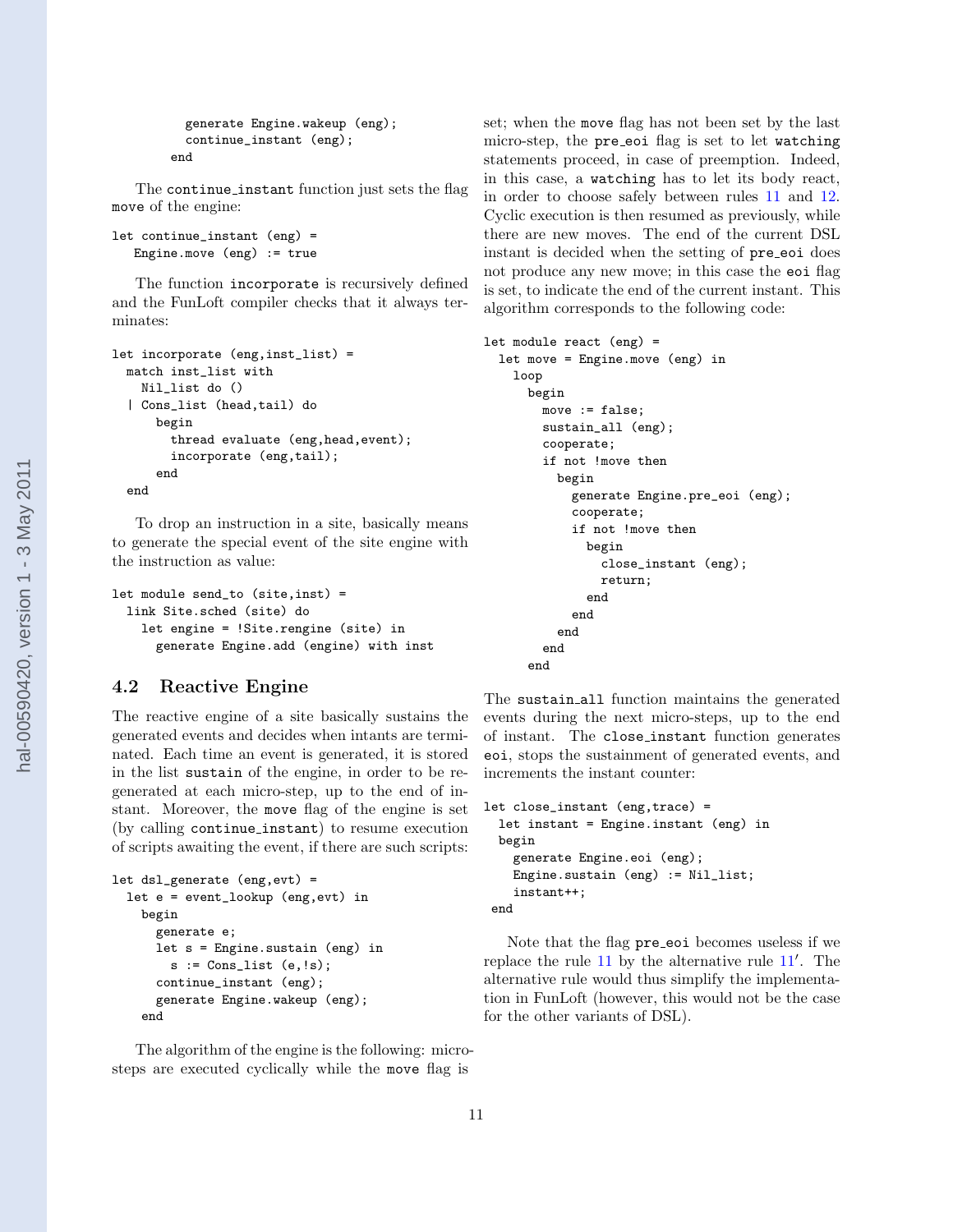## <span id="page-11-0"></span>4.3 Functions and Tasks

Functions are called using the Call instruction. Functions and parameters are represented as character strings. The function call dispatch analyses the first string passed to Call and calls the correct function. Functions that are used in a program must always be called through the call dispatcher. Here is an example of definition of it:

```
let call_dispatch (eng,fun,params) =
  if fun = "print_string" then
    let p1 = get_param (params,0) in
      print_string (p1)
  else if fun = "print_int" then
    let p1 = string2int(get_param(params,0)) in
      print_int (p1)
  else if fun = "quit" then
    quit (0)
  else
    warning ("unknown call")
```
Tasks are launched in sites with the Launch instruction. As with functions, tasks and parameters are represented as character strings. The module task dispatch analyses the first string and launches the appropriate thread. An event given as parameter is generated at the end of the task execution. Here is an example of a task dispatcher:

```
let module task_dispatch (eng,task,params,evt) =
 begin
    if task = "print_getchar" then
      run print_getchar ()
    else if task = "getchar" then
      run getchar ()
    ...
   generate evt;
  end
```
Note that the compiler checks that non-cooperative FunLoft functions are always called while unlinked. Here is an example of use of the non-cooperative FunLoft function fl getchar (which basically corresponds to the getchar function of C):

```
let getchar_result = ref ' '
let module getchar () =
 let loc = local ref ' ' in
    begin
      unlink loc := f1 getchar ();
      link main_scheduler do
        getchar_result := !loc;
    end
```
The compiler complains if the unlink statement is omitted. Note the use of a local reference to store the character read; an intermediate local reference is mandatory because it is not possible to access the global reference getchar\_result while unlinked (otherwise, data-races while accessing it could occur).

Note that the executing engine is given as parameter to call dispatch and task dispatch; this allows the function  $ds1$ -generate to be called by functions and tasks. Communication through events can occur by this means from the host level, to the orchestration level.

#### 4.4 Instantaneous Loops

The FunLoft compiler statically checks for the absence of instantaneous loops; more precisely, it rejects a program in which a loop body has the possibility to terminate instantly. In the present context, this means that there is no possibility for an instruction to cycle during the same micro-step. According to the semantics of DSL, loops that would cycle during the same (DSL) instant are dynamically detected and "corrected"; this is for example the case with:

#### Loop (Nothing)

The implementation proceeds as follows: the DSL instant is stored when the body of a loop starts to execute and the system checks that the instant when the body terminates is different from the stored instant. When the two instants are the same (the body thus terminates instantly), the system forces the body to wait for the next DSL instant (it is like if a cooperate statement is dynamically inserted at the end of the body when it terminates instantly).

## 4.5 Static Checks

The static checks performed by the compiler are the ones of FunLoft, excepted those insuring that the consumption of resources is bounded (actually, the execution engine defined does not run in bounded memory, basically because new scripts can always be dropped dynamically in sites).

#### 4.5.1 Reactivity

Basically, the reactivity property comes from the fact that there is no way for a script to prevent the execution of the other scripts by exhausting the CPU. More precisely: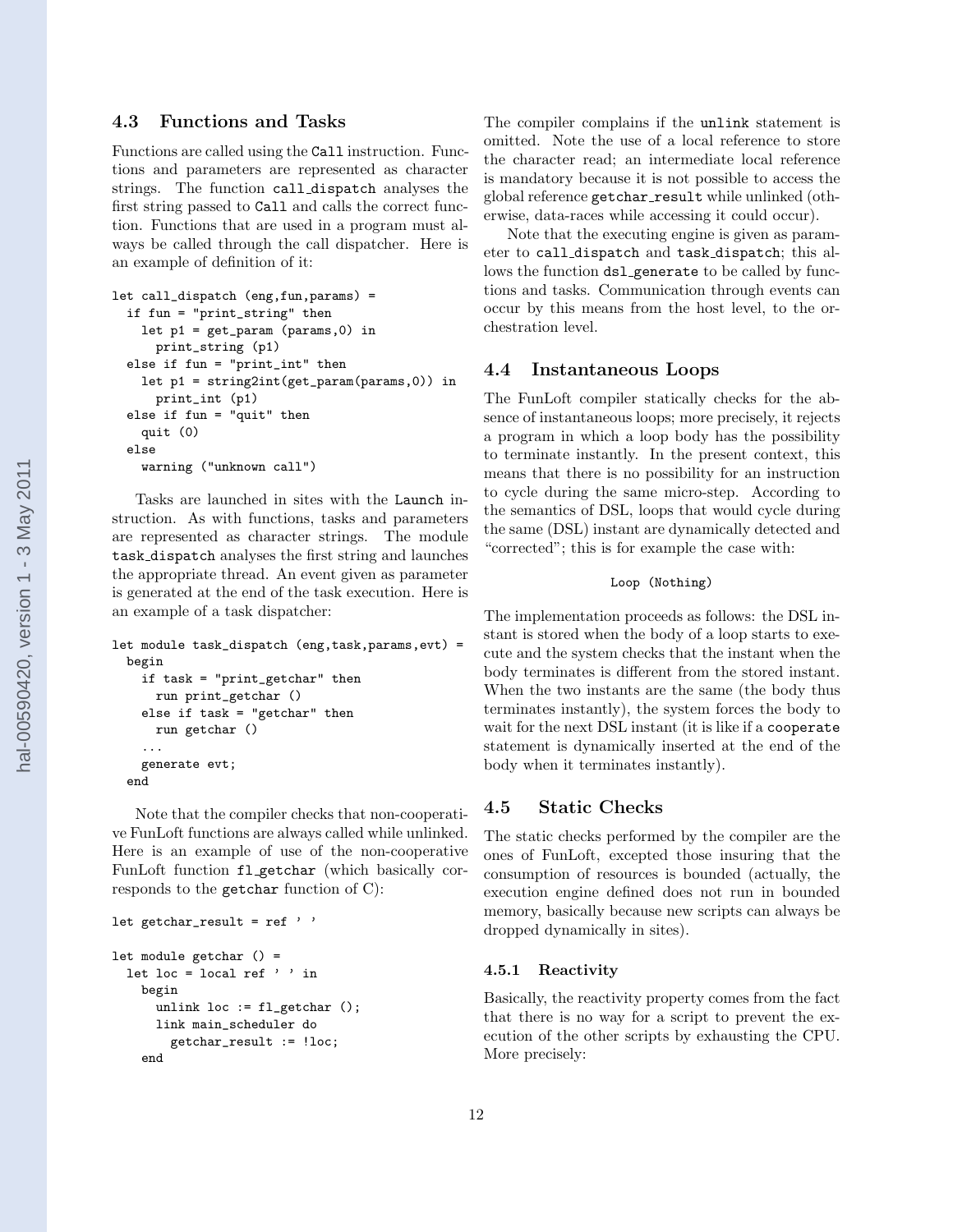- <span id="page-12-0"></span>• It is not possible to define recursive scripts in DSL. A script can only launch an already defined task.
- Recursive tasks (recursive FunLoft modules) are allowed because they are needed by the implementation in FunLoft; however, execution of a launched task does not begin immediately, but at the next DSL instant; thus, there is no possibility for a recursively defined task to cycle forever during the same micro-step. Hence, no task could cycle forever during the same DSL instant.
- Functions are proved to always terminate. An example of correct function is:

```
let length(1) =match l with Nil_list -> 0
        | Cons_list (h,t) -> 1 + length(t)end
```
On the contrary, the following function is rejected:

```
let f(1) =match l with Nil_list -> 0
         | default \rightarrow f (1)
```
## 4.5.2 Memory Protection

let  $r = ref 0$ 

Each site (scheduler) has its own memory, which is protected from accesses by instructions run by the other sites. As a consequence, no data-race can occur from the parallel execution of two scripts run on two distinct sites (thus, run by two distinct native threads).

Moreover, tasks may have a local private memory and the system verifies that this memory cannot be accessed by the other tasks. Basically, a task is forbidden to store one of its private reference into a public reference accessible by the other tasks.

To illustrate the memory protection technique, let us consider the following task dispatcher:

```
let module task_dispatch (eng,task,params,evt) =
  if task = "tst1" then
    thread tst1 (r)
  else if task = "tst2" then
    thread tst2 (r)
  ...
```
An error is detected if both tasks tst1 and tst2 access the reference r while on different sites; indeed, in this case, there could be a data-race while accessing r. A way to fix the bug is to force the two tasks to be in the same site:

```
let module task_dispatch (eng,task,params,evt) =
  if task = "tst1" then
    link site1_sched do thread tst1 (r)
  else if task = "tst2" then
    link site1_sched do thread tst2 (r)
  else
    ...
```
## 4.6 Execution of Instructions

Let us return to the script of Section [2.5.](#page-3-0) An equivalent FunLoft program is:

```
#include "dsl3.fl"
let turns = 1000let consume_value =
  Cons_list ("10000000",Nil_list)
let remote (from,target,msg,done) =
  Drop (target,
    Seq (Print (msg),
    Seq (Call ("consume",consume_value),
         Drop (from, Generate (done)))))
let parallel =
  Repeat (IntConst (turns),
    Seq (
      Par (remote (site1, site2, "0", "done0"),
      Par (remote (site1, site3, "1", "done1"),
      Par (Await ("done0"), Await ("done1")))),
      Cooperate) )
```
let module dsl\_main () = drop\_in\_site1 (parallel)

The include directive of the file dsl3.fl defines the types and the constructors used for instructions, and three sites site1, site2, and site3. The function remote is called twice by the instruction parallel. Finally, the module dsl main is defined; it is actually the program entry point. The body of dsl main simply drops the instruction parallel in site1.

# 4.7 Translation in FunLoft

A translator of DSL in FunLoft is implemented; it translates the script of Section [2.5](#page-3-0) into the following instruction: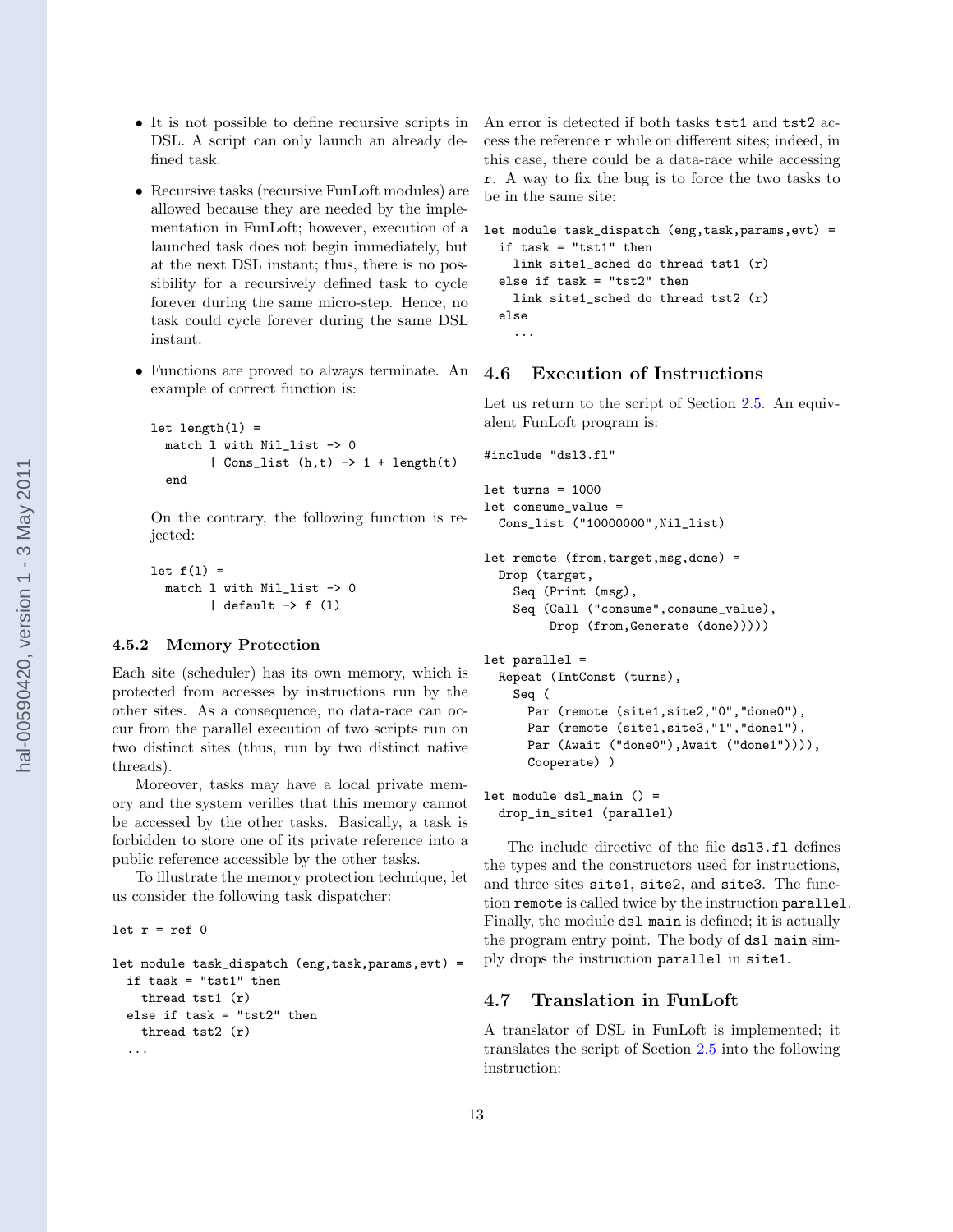```
Repeat (IntConst (1000),Seq (Par (Par (
Par (Drop (site2,Seq (Seq (Print ("0"),
Call ("consume",Cons_list ("10000000",
Nil_list))),Drop (site1,Generate ("done0")))),
Drop (site3, Seq (Seq (Print ("1"),
Call ("consume",Cons_list ("10000000",
Nil_list))), Drop (site1,Generate ("done1"))))),
Await ("done0")), Await ("done1")),Cooperate))
```
To execute it, one just replaces the definition of parallel by this instruction, in the FunLoft program of section [4.6.](#page-12-0)

# 5 SugarCubes Variant

The main points of the implementation of DSL in SugarCubes are:

- Sites are coded as reactive machines of the class machine, and the drop instruction is implemented as the addProgram method of machine.
- Scripts, except drop and loop are directly coded by their counterpart in SugarCubes; there is no need to make a distinction between DSL instants and SugarCubes instants.
- The loop instruction of DSL is implemented as a parallel instruction of the loop body with the stop instruction of SugarCubes.

## 5.1 Dispatcher

{

Dispatchers for calls, tasks and wrappers are coded in Java as a unique JavaAction. Here is an example of dispatcher:

```
class CallDispatcher implements JavaAction
```

```
final String fun;
final Vector args = new Vector();
public CallDispatcher (final String fun,
                      final String arg)
{
 this.fun = fun;
  this.args.add(arg);
}
public void execute (ReactiveEngine env)
{
  if (fun.equals("quit")) {
    System.exit(0);
  }
  if (fun.equals("consume")) {
    int x = 0;
```

```
int n =
      Integer.
        parseInt((String)args.elementAt(0));
    for (int k = 0; k < n; k++) x++;
  }
}
```
# 5.2 Drop

}

The drop instruction calls the addProgram method of the class Machine of SugarCubes:

```
class Drop implements JavaAction
{
  final Machine target;
  final Program p;
  public Drop (final Machine target,
                        final Program p)
  {
    this.target = target;
    this.p = p;
  }
  public void execute (ReactiveEngine env)
  {
    target.addProgram (p);
  }
}
```
## 5.3 Translation in SugarCubes

A translator of DSL into SugarCubes has be implemented which translates scripts into SugarCubes programs. The following class Parseq uses the translation of the script of Section [2.5](#page-3-0) and defines three sites as instances of the class machine of SugarCubes. The three sites are started and the program obttained with the translator is added in the first site. The code is the following:

```
public class Parseq
{
  public static void main (final String[] args)
  {
    final Machine site1 = SC.machine ();
    final Machine site2 = SC.machine ();
    final Machine site3 = SC.machine ();
    final Program p = SC.seq (SC.seq
      (SC.repeat (1000,
      SC.seq (SC.merge (SC.merge (SC.seq (
      SC.action(new Drop(site2,SC.seq (SC.seq
      (SC.print("0"),SC.action( new
      CallDispatcher("consume","10000000"))),
      SC.action(new Drop(site1,
```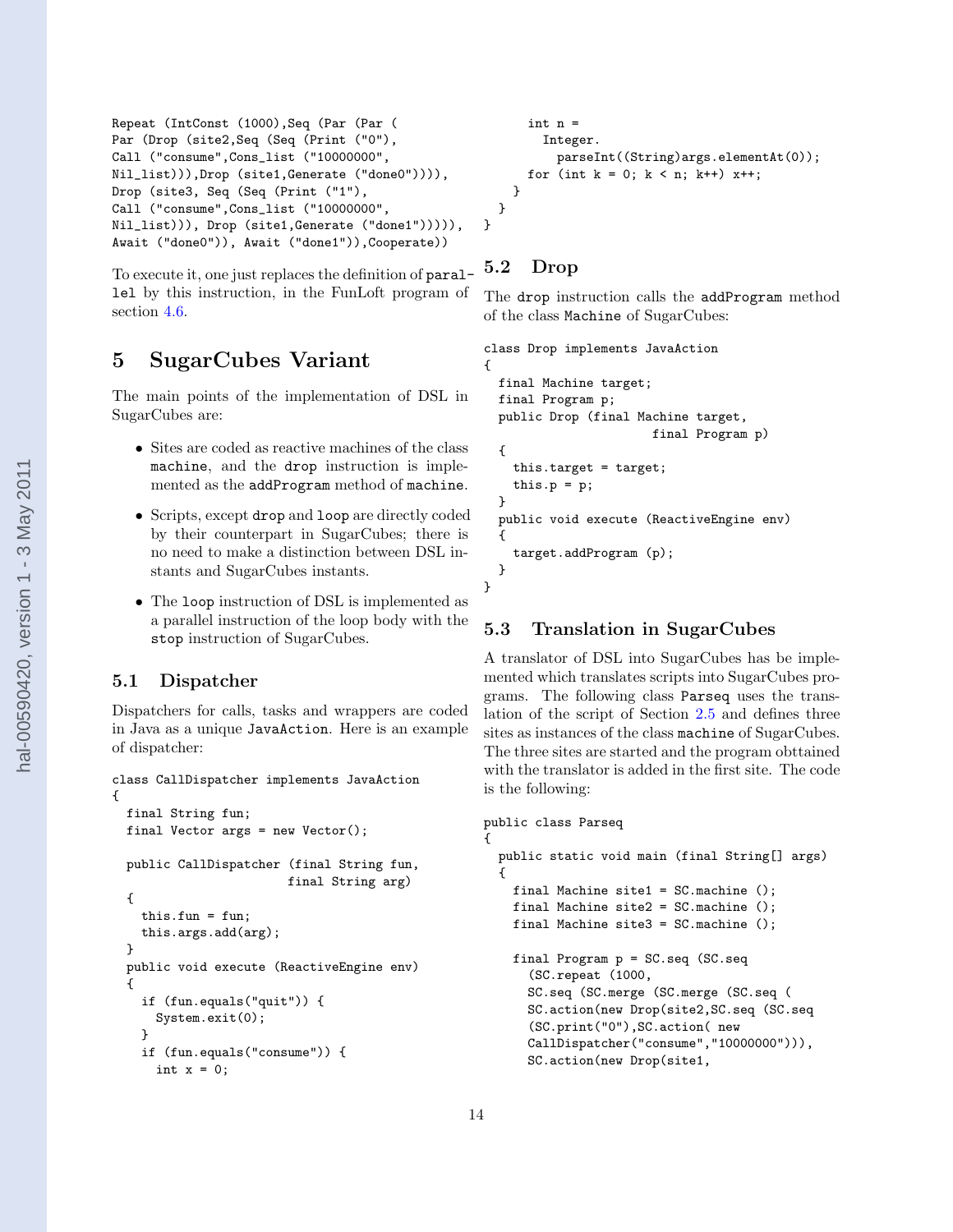```
SC.generate ("done0")))))),
    SC.action(new Drop(site3,SC.seq
    (SC.seq (SC.print("1"),SC.action( new
    CallDispatcher("consume","10000000"))),
    SC.action(new Drop(site1,
    SC.generate ("done1"))))))),
    SC.await ("done0")),SC.await ("done1")),
    SC.stop())),SC.print("bye")),
    SC.action(new CallDispatcher("quit","0")));
  new Thread (site2).start ();
  new Thread (site3).start ();
  site1.addProgram (p);
  site1.run ();
}
```

```
}
```
It is important to remind that the interference free property, automatically checked by the compiler in the FunLoft variant, is now of the programmers's responsability.

# 6 ReactiveML Variant

The main points of the implementation of DSL in ReactiveML are:

- Sites are coded in JoCaml. It provides high level constructs to implement the asynchronous communication between sites.
- Each site is executed in a process and the communication between sites is done over sockets. It allows to distribute the sites on different computers.
- Similarly to the FunLoft implementation, scripts are translated into a ReactiveML values of type script (that corresponds to the type instruction t in FunLoft). Scripts are not directly translated to ReactiveML constructs as it is done in the SugarCubes implementation because it would require code mobility to implement the drop action.
- Scripts, except drop and loop have a direct counterpart in ReactiveML; there is no need to make a distinction between DSL instants and ReactiveML instants. The identification of the two notions of instants is analogous as in the SugarCubes variant of Section [5.](#page-13-0)
- The loop instruction of DSL is implemented as a parallel instruction of the loop body with the pause instruction of ReactiveML.

## 6.1 Evaluator in ReactiveML

In ReactiveML, a DSL script is represented as a value of type script which is similar to the type instruction t in the FunLoft implementation. For example, the script of the Section [2.5](#page-3-0) is translated by the compiler into the following value:

```
S_repeat
  (E_const (C_int 1000),
   S_seq
    (S_par (S_par (S_par
      (S_drop ("site2",
         S_seq (S_seq
          (S_print "0",
           S_call ("consume", [C_int 10000000])),
           S_drop ("main", S_generate "done0"))),
       S_drop ("site3",
         S_seq (S_seq
          (S_print "1",
           S_call ("consume", [C_int 10000000])),
           S_drop ("main", S_generate "done1")))),
       S_await "done0"),
       S_await "done1"),
     S_cooperate))
```
The evaluation of a script represented by a value of type script is defined by a ReactiveML process eval script. Since the semantics of ReactiveML is very close to the semantics of DSL, the implementation of this process is straightforward. We define here the beginning of the process (the complete implementation and the definition of the type script is given in annex [C\)](#page-23-0).

```
let rec process eval_script script =
  match script with
  | S_nothing -> ()
  | S_cooperate -> pause
  | S_seq (s1, s2) ->
      run (eval_script s1);
      run (eval_script s2)
  | S_par (s1, s2) ->
      run (eval_script s1) ||
      run (eval_script s2)
  | ...
```
## 6.2 Dispatcher

Like in the other implementations, function calls are made through a dispatcher that dynamically links the function name with its definition. In the eval\_script process, function calls are implemented as follows:

```
| S_call (f_id, vl) ->
   let f = fun_of_fun_id f_id inf vl
```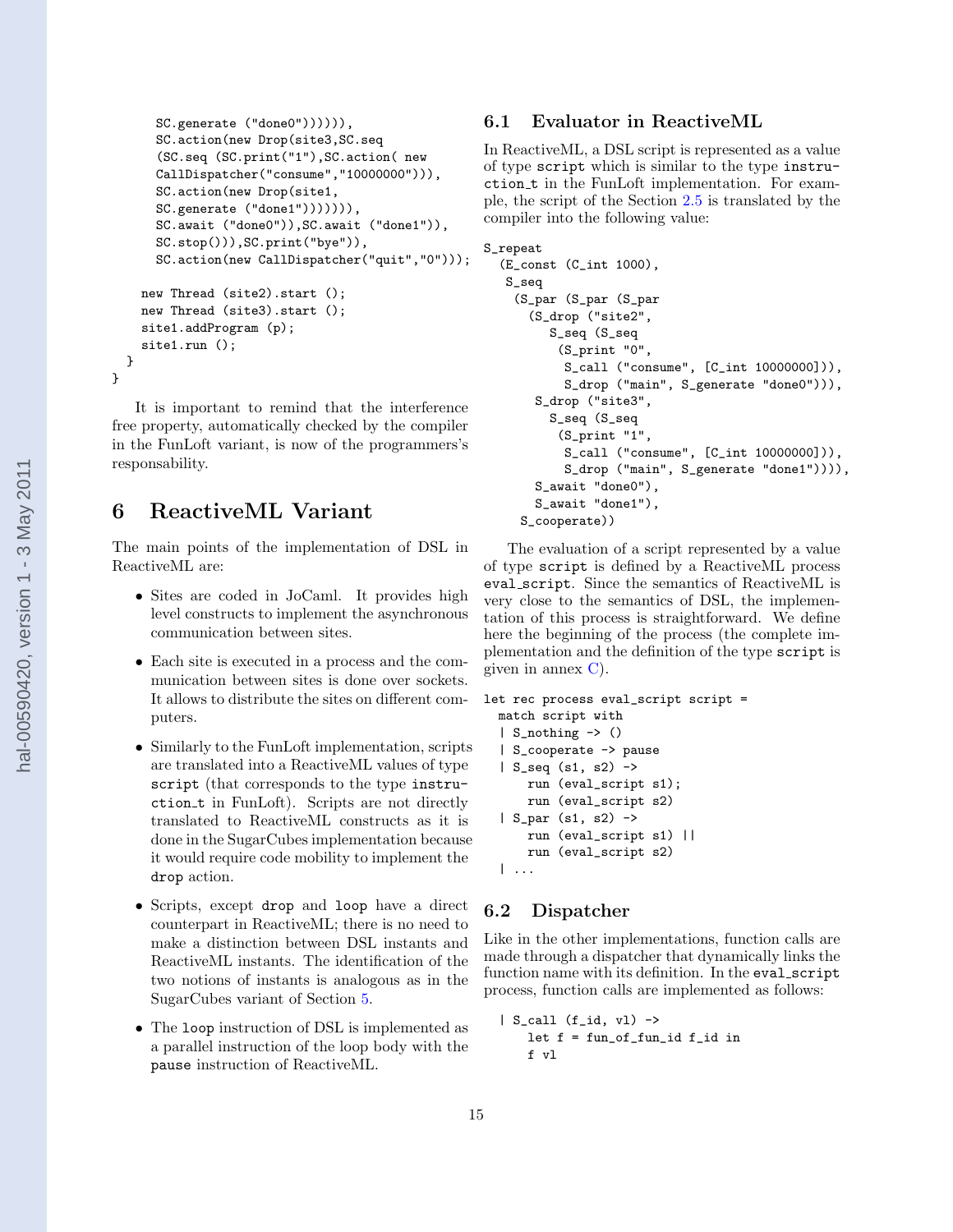<span id="page-15-0"></span>where the function fun of funid is defined with the function record fun as follows:

```
let fun_of_fun_id, record_fun =
  let tbl = Hashtbl.create 7 in
  let fun_of_fun_id f_id =try Hashtbl.find tbl f_id
    with Not_found ->
      prerr_endline ("unbound function "^f_id);
      (fun x \rightarrow C_unit)and record_fun f_id f =
    Hashtbl.add tbl f_id f
  in
  fun_of_fun_id, record_fun
```
The two functions fun of fun id and record fun share a common hash table (tbl). fun of fun id returns the function associated in tbl to the string given in argument and record fun allows to fill the hash table.

To do dynamic typing, DSL values are encapsulated in a type const:

```
type const =
  | C_unit
  | C_int of int
  | C_bool of bool
  | C_string of string
```
So if we want to register a function that take as input two integers and return a Boolean, we will use the following function:

```
let int_x-int_to-book f_id f =record_fun f_id
    begin function
    | [ C_int n1 ; C_int n2 ] ->
        let b = f n1 n2 in C_{bol} b
    | \_ ->
        prerr_endline "type error";
        C_bool false
    end
```
#### 6.3 Drop

The drop instruction is implemented in the process eval script as follows:

```
| S_drop (site_id, script) ->
   Dsl_drop.put (site_id, script)
```
The Ds1\_drop.put function is implemented with a join pattern of the JoCaml language:

```
let put, get =
 def put(site_id_x_script) & state(to_drop) =
    reply () to put &
    state(site_id_x_script :: to_drop)
```

```
or get() & state(to_drop) =
 reply to_drop to get &
  state([])
in
spawn state([]);
put, get
```
The functions put and get share a common list. put adds an element to the list and get removes all the elements. The two functions can safely modify the list concurrently thanks to their join definition and their communication through the channel state.

#### 6.4 Sites

In the ReactiveML implementation of DSL, a site is basically a JoCaml program that repeatedly executes the following three steps:

- 1. get the scripts dropped by the other sites
- 2. execute one instant of the DSL program with the new scripts in parallel
- 3. send the dropped scripts to the other sites.

The first step is implemented with a JoCaml function similar to the function Dsl drop.get. The second step executes one instant of the eval script process. The third step calls Dsl drop.get and dispatches the dropped scripts to the corresponding sites.

# 7 Bigloo/Scheme Variant of DSL

The main points of the implementation of DSL in Scheme/Bigloo are:

- Sites are coded in Scheme/Bigloo and executed by a native thread.
- Script execution basically follows the semantics rules described in previous section.
- As there is no notion of instant in Scheme/Bigloo, we introduce the notion of reactive machine to implement them.
- In Scheme/Bigloo there is no difference between functions and tasks.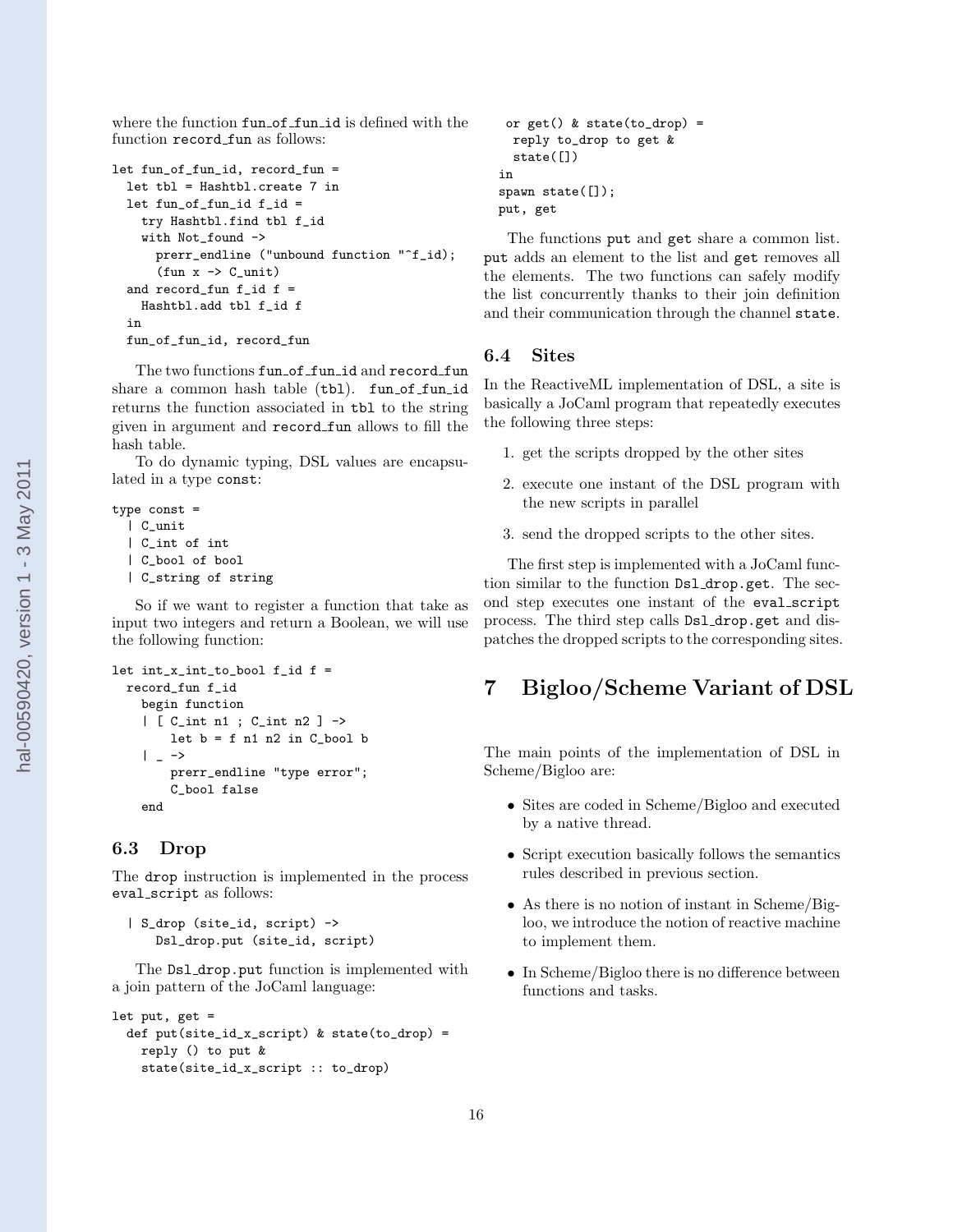# <span id="page-16-0"></span>7.1 Site

In our implementation a reactive machine (site) is made of four lists:

- The first one contains the executing scripts.
- The second one contains the waiting scripts.
- The third one contains scripts whose execution is finished for the current instant.
- The last list is the event environment.

We also need a boolean to indicate if it the fix point is reached (eoi). A site is thus coded as:

```
(define site
   (list
      (list) (list) (list) (list)
       eoi))
```
The behaviour of the reactive machine is extremely simple: it executes the function one step which defines one instant of DSL, upto the least fixed point. This function returns the new state of the reactive machine. The code of one step is:

```
(define (one_step site)
(when (event_generated site)
 (set! site (wakeup_waiting_script site)))
```

```
(if (eoi site)
site
 (let ((res (sem_action
      (first_script site)
      (get_env site)
      (get_eoi site))))
```

```
(if (execution_finished res)
 (one_step
  (list (next_script site)
   (get_waiting_script site)
  (cons (get_script_res res)
         (get_finished_script site))
  (get_env_res res)
   (get_eoi res)))
 (one_step
  (list (next_script site)
  (cons (get_script_res res)
         (get_waiting_script site))
  (get_finished_script site)
   (get_env_res res)
   (get_eoi_res res))))))))
```
First, we check if there are generated events (event generated). If it is the case, we wake-up all the

waiting scripts (wakeup\_waiting\_script). Then, we should verify if the fixed point  $(eoi)$  is already reached. In that case, there is no need to continue; otherwise, we try to execute a new script (sem\_action). If execution finished returns true, the current script is terminated for the current instant. Otherwise, the script is waiting for an event. In both cases, we pass to the next script after storing the script in the approriated list (waiting script lists or finished scirpts list).

#### 7.2 Functions and Tasks

In Scheme/Bigloo there is no different between function and tasks. In DSL, we require that functions are instantaneous, but tasks can take several instants. In the current implementation, the only way for the user to implement a task is to define a Scheme/Bigloo function executed as a native thread.

## 7.3 Translation in Bigloo

There are two possibilities in Scheme/Bigloo to execute a script: either it is translated in Scheme/Bigloo, then compiled, and executed as a standard Scheme/Bigloo program; or it is given as input to a toplevel interpretor that analyses the script, translates it in an abstract tree, and run it using a native Scheme/Bigloo thread.

From the script of Section [2.5,](#page-3-0) the DSL to Bigloo translator produces a code which is exactly the same as the one produced by the FunLoft variant:

```
Repeat (IntConstWrapper (1000),Seq (Par (Par (
Par (Drop (site2,Seq (Seq (Print ("0"),
Call ("consume",Cons_list ("10000000",
Nil_list))),Drop (site1,Generate ("done0")))),
Drop (site3, Seq (Seq (Print ("1"),
Call ("consume",Cons_list ("10000000",
Nil_list))), Drop (site1,Generate ("done1"))))),
Await ("done0")), Await ("done1")),Cooperate))
```
To execute the script, we drop it into the appropriated reactive machine. This execution is descripted in annex [D.](#page-24-0)

# 8 Experiments

In this section, we execute the script defined in section [2.5](#page-3-0) with the four variants of DSL and compare the results.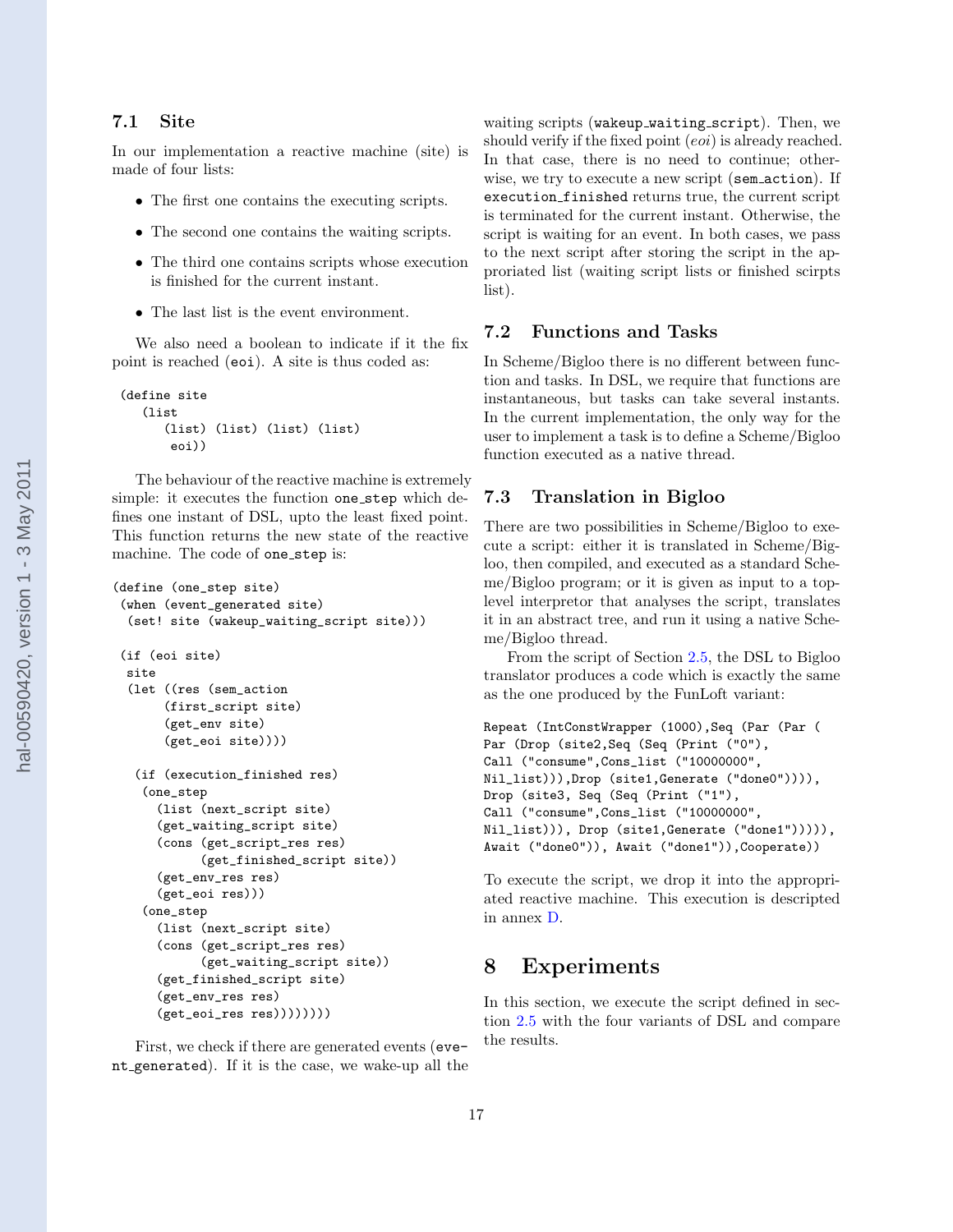## FunLoft

In FunLoft, the function consume called by the script to consume the computing resource can be defined by:

```
let consume_intern (n) =
 let x = local ref 0 inrepeat n do x++
```
Alternatively, one could define consume as an extern C function, introduced in FunLoft by:

```
extern "C" consume : int -> unit
```
The definition of consume in C is then:

```
#include "val.h"
value consume (value vn)
{
    long n = val2int (vn);long k, x = 0;
   for (k = 0; k < n; k++) x++;
   return val_unit;
}
```
The extern function is much more efficient than the function defined in FunLoft (see below). However, with the extern function, the compiler looses the possibility to detect an error in the C implementation (this is recalled to the user by a message issued at compile time).

The execution machine we use is a dual-core machine<sup>3</sup> . The execution time is obtained with the Unix commande time.

Results with the FunLoft variant are shown in Figure 1; on the left, the (intern) FunLoft definition of consume is used, while on the right it is defined in C (extern).

| FL.        | intern    | extern    |
|------------|-----------|-----------|
| real       | 2m58.616s | 0m32.922s |
| user       | 5m47.278s | 1m4.652s  |
| <b>SVS</b> | 0m2.516s  | 0m0.208s  |

Figure 1: FunLoft variant

## SugarCubes

Figure 2 shows the results with the SugarCubes variant (the consume method is directly implemented in Java). The counter used by consume is both implemented as an integer of type int and as a long integer of type long. The implementation with int is:

```
class FUN_consume implements Fun
{
```

```
public void exec(final String arg){
   int len = Integer.valueOf(arg);
   int x = 0;
   for(int i = 0; i < len; i++) x++;}
```

| $SC + JIT$ | long     | int      |
|------------|----------|----------|
| real       | 0m30.658 | 0m1.899s |
| user       | 1m7.288s | 0m3.692s |
| <b>SVS</b> | 0m0.160s | 0m0.028  |

In Figure 3 is shown the execution time when the JIT of Java is switched off (option -Xint).

| <b>SC - JIT</b>   | long      | int        |
|-------------------|-----------|------------|
| real              | 6m32.884s | 3m34.355s  |
| user              | 19m5.076s | 10m25.387s |
| $_{\mathrm{SVS}}$ | 0m13.617s | 0m5.044s   |

Figure 3: SugarCubes variant without JIT

## ReactiveML

}

Figure 4 shows the results with the ReactiveML variant (the consume method is directly implemented in ReactiveML).

The code of consume is:

```
let consume n =
  let x = ref 0 infor i = 1 to n do
    x := !x + 1done
```

| RML  |           |
|------|-----------|
| real | 1m27.292s |
| user | 0m39.946s |
| SVS  | 0m0.584s  |

Figure 4: ReactiveML variant

<sup>3</sup>machine characteristics: Dell Latitude, Linux 2.6.35 processor Intel Core i5, 2.4 GHz, 4GB of memory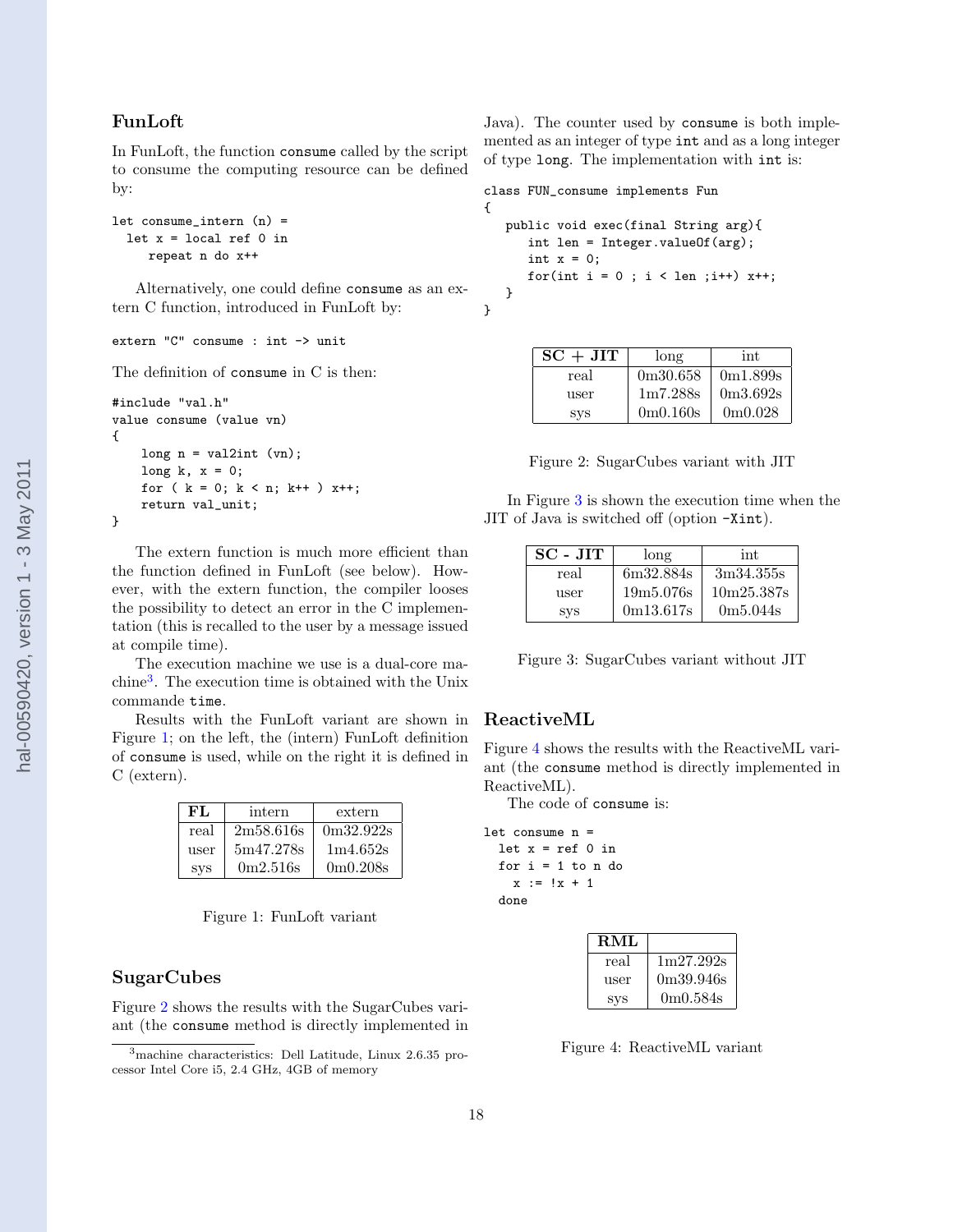#### <span id="page-18-0"></span>Scheme/Bigloo

The results for the Scheme/Bigloo variant are shown on figure 5. We have considered the two cases, where the counter is implemented as an integer and as a long.

| <b>Scheme</b> | long       | int       |
|---------------|------------|-----------|
| real          | 47m34.820s | 4m40.714s |
| user          | 76m53.744s | 8m0.614s  |
| <b>SVS</b>    | 4m9.536s   | 0m4.572s  |

| Figure 5: Scheme/Bigloo variant |
|---------------------------------|
|---------------------------------|

#### Interpretation

With the FunLoft, SugarCubes and Scheme/Bigloo variants, we see that the user time is (more or less) twice the real time, which shows that the two cores are running simultaneously at full speed. The two instances of consume are indeed executed in real parallelism by the two cores. The ReactiveML variant does not use the two cores in an optimal way; it seems to be slow down by the presence of JoCaml which introduces a communication overhead.

The efficiency of the SugarCubes variant heavilly depends on the JIT of Java. We see also that it depends on the use of integers instead of longs. Note that in the FunLoft variant, integers are coded as long long integers of C.

The dependence on the choice between integers and longs is also clear in the Scheme/Bigloo variant. Note that in this variant, no optimization is performed in the reactive engine; optimization were not the focus and the efficiency of this variant could be clearly improved in that matter.

# 9 Related Work

#### 9.1 Esterel

DSL differs from Esterel [\[7\]](#page-19-0) in two main aspects: first, it allows dynamicity. The main idea which makes this possible is to forbid the immediate reaction to absence of signals (called events, in DSL); this is the basis of reactive programming [\[4\]](#page-19-0). Second, DSL introduces asynchrony through the notion of site. Asynchrony is not present in  $Esterel<sup>4</sup>$ , thus the issue of

memory protection against asynchronous concurrent accesses is not addressed.

## 9.2 Reactive Scripts

A proposal very close to the one presented here, called Reactive Scripts, has been made in [\[13\]](#page-20-0). Reactive Scripts define migration means based on RPC. Reactive Scripts is defined independently of the precise definition of atomic actions (function calls). Thus, the main issues considered in DSL were not considered with Reactive Scripts: termination of instants and absence of interferences. Reactive Scripts however proposes the notion of an object, which could be interesting to introduce in DSL (this notion basically relies on a control primitive that is currently not present in DSL).

#### 9.3 FunLoft

DSL is of course strongly linked to FunLoft [\[12\]](#page-19-0), which is based on the work of [\[15\]](#page-20-0). FunLoft adopts a threadbased approach, while DSL uses a parallel operator. Actually, the implementation of DSL in FunLoft shows how a parallel primitive can be implemented with threads. Moreover, resources consumption is checked for boundness by the FunLoft compiler; this feature is switched-off for the DSL compiler. Resource control is actually totally absent from DSL.

#### 9.4 SugarCubes

A correct program in DSL should be proved to be reactive (i.e. the flow of instants is infinite) and free from data-races. These properties should be valid in SugarCubes [\[14\]](#page-20-0) (and in the related framework Junior  $[16]$ , but they are not checked by the implementations. In SugarCubes, instantaneous loops are dealt with, but non-terminating atomic functions are not. However, SugarCubes offers a much more rich set of instructions, in particular for distributed programming; it is also object-based unlike DSL.

#### 9.5 ReactiveML

The language ReactiveML [\[17\]](#page-20-0) gives a possibility to execute scripts which are standard ReactiveML programs, compiled "on-the-fly". This feature introduces high flexibility in programming. Based on ML, ReactiveML is safe (no crash can occur at run-time). However, the termination of instants is not checked by the compiler. Moreover, ReactiveML, as ML, is

<sup>4</sup>except in the first versions of the language, in which the notion of an exec task was defined.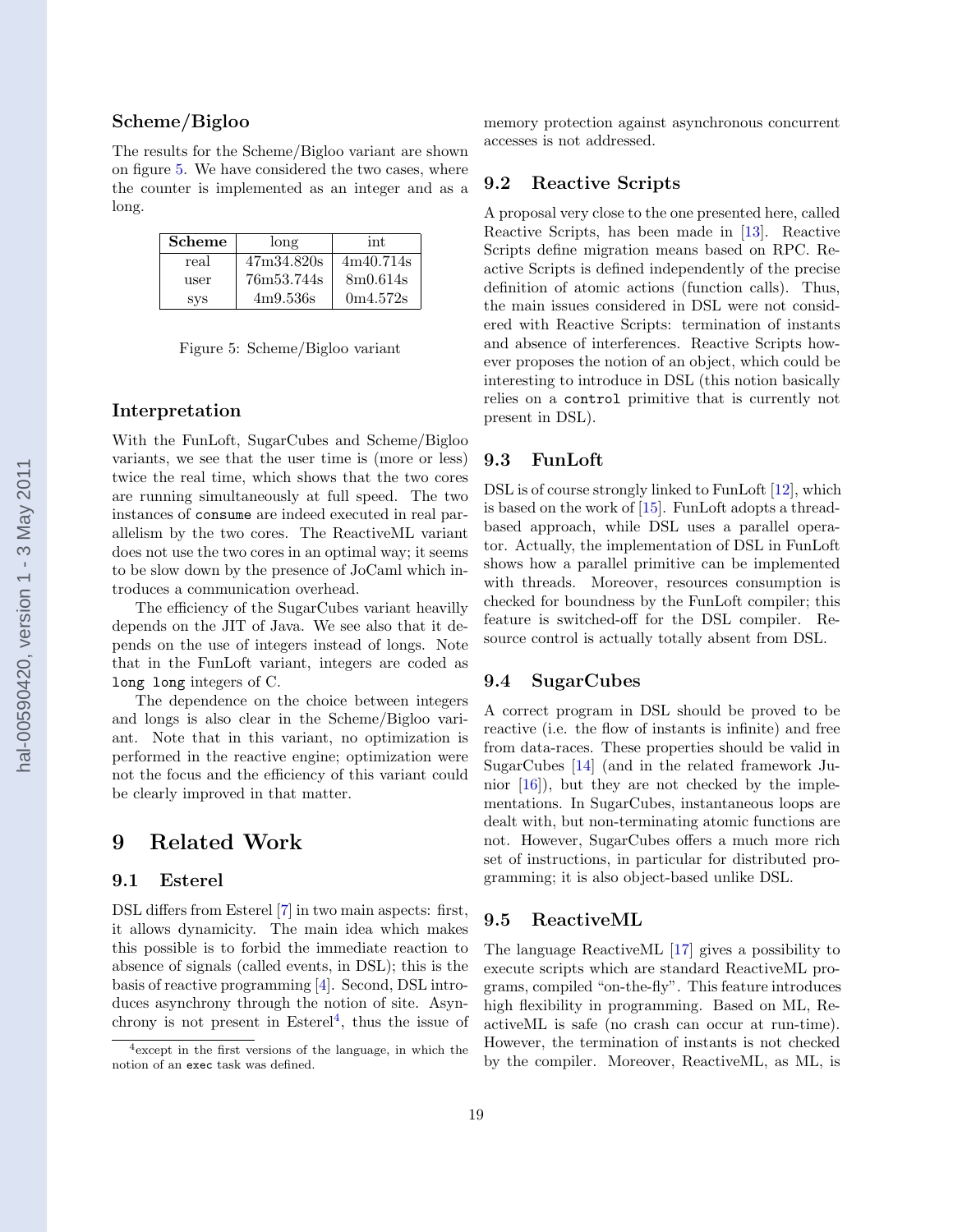<span id="page-19-0"></span>not presently able to benefit from the real parallelism in all the variants of DSL, sites can be run in full offered by multiprocessor architectures.

#### 9.6 S- $\pi$  Calculus

The theoretical approach of the  $S-\pi$  Calculus [5] is related to DSL, as it is based on the same synchronous model. The focus in  $S-\pi$  Calculus is resource control: it provides a way to checks that resources are polynomially bounded. This is not the case in DSL which does not consider resource control at all.

#### 9.7 Cooperative Multithreading

The use of static analysis techniques in the context of cooperative multithreading is considered in several recent papers [8], [\[19\]](#page-20-0). The case of synchronous parallelism is not however covered in these works.

#### 9.8 ORC

ORC [\[18\]](#page-20-0) is an orchestration language dedicated to the Web. The objectives of ORC are close to the ones of DSL. We plan to compare ORC and DSL and to implement ORC in DSL.

# 10 Conclusion

We have presented a dynamic approach to parallel programming, based on the synchronous - reactive model. Synchronous programming is simpler than the traditional asynchronous approaches, based on the exclusive use of preemptive threads. However, three major issues are raised by synchronous programming: how to be sure that the program is indeed reactive? how to execute it efficiently on a multicore architecture? how to be sure that there is no harmful interference between parallel computations (e.g. data-races)? Our proposal gives answers to these questions. In the FunLoft variant of DSL, the basic properties of DSL (reactivity and data-race freeness) are statically checked. However, sites cannot be run by different machines (they are confined to the cores of the same machine). In the ReactiveML, Sugar-Cubes, or Scheme/Bigloo variants, the basic properties of DSL are not automatically checked but are of the programmer's responsibility. The ReactiveML and SugarCubes variants give access to distribution of sites across the network (using JoCaml for ReactiveML, and Java RMI for SugarCubes). Note that

parallelism (either cores or processors).

We envision the following tracks for future work:

- Introduction of means for distribution of sites in the FunLoft version.
- Implementation of a communication protocol, based on Hop, allowing the different variants of DSL to run as a unique distributed program.
- Design and implementation of a top-level for DSL adapted to each version.
- Extension of DSL to allow the dynamic mapping of programs onto cores, in order to maximise the use of cores at execution time.

# References

- [1] Bigloo. [http://www-sop.inria.fr/indes/fp/](http://www-sop.inria.fr/indes/fp/Bigloo) [Bigloo](http://www-sop.inria.fr/indes/fp/Bigloo).
- [2] Hop. <http://hop.inria.fr>.
- [3] JoCaml. <http://jocaml.inria.fr>.
- [4] Reactive Programming. [http://www-sop.inria.](http://www-sop.inria.fr/indes/rp) [fr/indes/rp](http://www-sop.inria.fr/indes/rp).
- [5] R. M. Amadio. A Synchronous pi-Calculus. Journal of Information and Computation, 205(9):1470–1490, 2007.
- [6] A. Benveniste and G. Berry. The Synchronous Approach to Reactive and Real-Time System. Proceedings of the IEEE, 79(9):1270–1282, 1991.
- [7] G. Berry and G. Gonthier. The Esterel Synchronous Programming Language: Design, Semantics, Implementation. Science of Computer Programming, 19(2):87–152, 1992.
- [8] G. Boudol. Fair Cooperative Multithreading. In CONCUR 2007, pages 272–286, 2007.
- [9] F. Boussinot. Reactive C: An Extension of C to Program Reactive Systems. Software Practice and Experience, 21(4):401–428, april 1991.
- [10] F. Boussinot. FairThreads: Mixing Cooperative and Preemptive Threads in C. Concurrency and Computation: Practice and Experience, vol 18 pp 445-469, 2006.
- [11] F. Boussinot. Safe Reactive Programming. The FunLoft Language. Lambert Academic Pub., 2010.
- [12] F. Boussinot and F. Dabrowski. Safe Reactive Programming: the FunLoft Proposal. In Proc. of MUL-TIPROG – First Workshop on Programmability Issues for Multi-Core Computers. Göteborg, January 2008.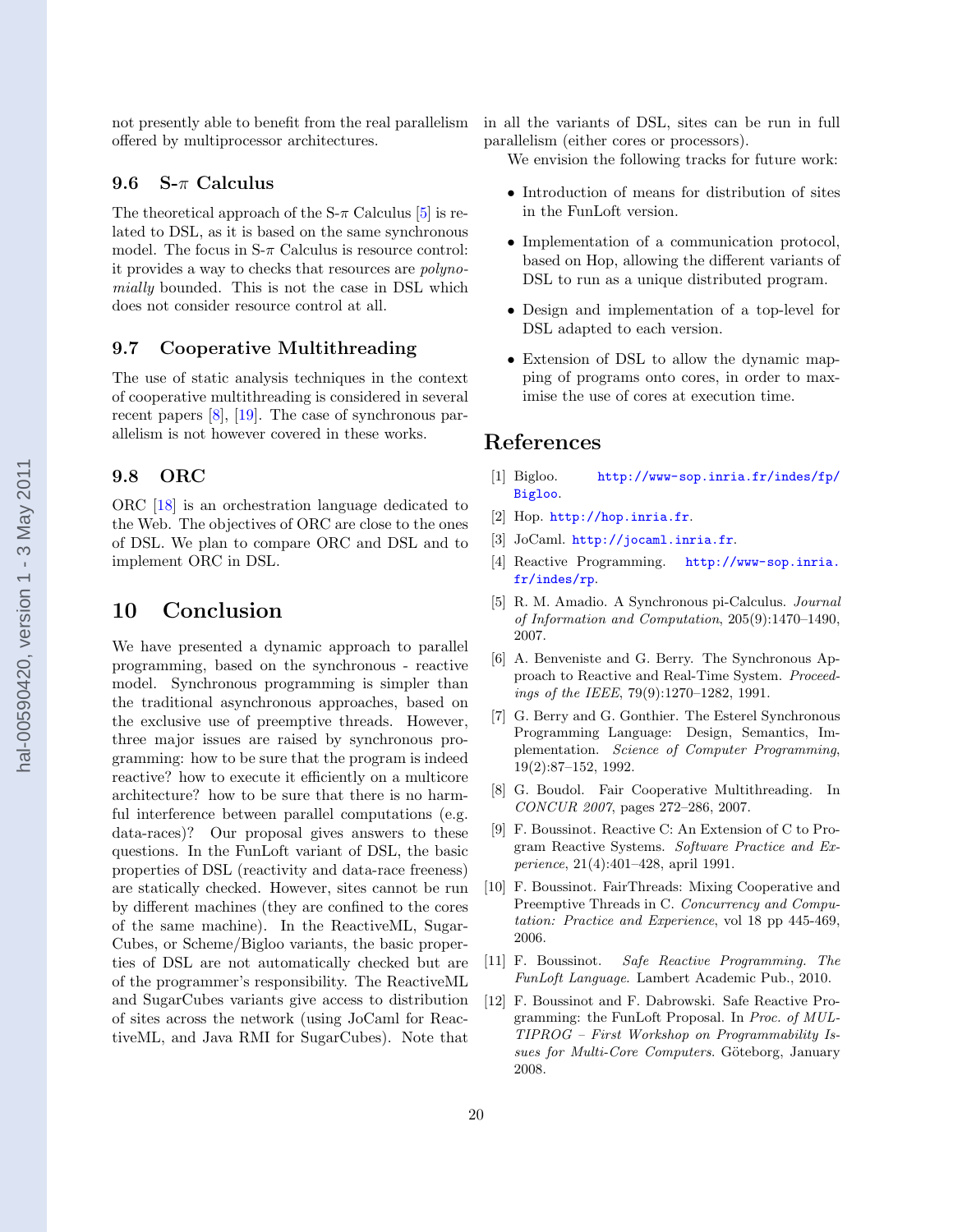hal-00590420, version 1 - 3 May 2011 hal-00590420, version 1 - 3 May 2011

- <span id="page-20-0"></span>[13] F. Boussinot and L. Hazard. Reactive Scripts. In Proc. International Conference on Real-Time Computing Systems and Applications, RTCSA'96, pages 267–274, Seoul, October 1996.
- [14] F. Boussinot and J-F. Susini. The SugarCubes Tool Box - A Reactive Java Framework. Software Practice and Experience, 28(14):1531–1550, december 1998.
- $[15]$  F. Dabrowski. *Programmation réactive synchrone* -Langage et contrôle des ressources. PhD thesis, Université Paris 7, 2007.
- [16] L. Hazard, J-F. Susini, and F. Boussinot. The Junior Reactive Kernel. Inria Research Report, RR-3732, july 1999.
- [17] L. Mandel and M. Pouzet. ReactiveML, a Reactive Extension to ML. In ACM International conference on Principles and Practice of Declarative Programming (PPDP'05), Lisbon, Portugal, July 2005.
- [18] J. Misra and W. Cook. Computation orchestration. Software and Systems Modeling, 6:83–110, 2007. 10.1007/s10270-006-0012-1.
- [19] Jaeheon Yi and C. Flanagan. Effects for Cooperable and Serializable Threads. In ACM SIGPLAN Workshop on Types in Language Design and Implementation, TLDI 2010, 2010.

# A DSL Grammar

This appendix describes the grammar of DSL expressed in a YACC format.

```
script:
  basic.script
| script ';' script
| script '||' script
```
| '(' script ')'

```
basic.script:
  NOTHING
```

```
| COOPERATE
| if
| loop
```

```
| repeat
```

```
| generate
```

```
| await
```

```
| watching
```

```
| call
```

```
| launch
```

```
| drop
```
if:

```
IF bool.test THEN script ELSE script END
| IF bool.test THEN script END
```
loop:

```
LOOP script END
| WHILE bool.test DO script END
```

```
repeat:
  REPEAT int.val DO script END
```
generate: GENERATE event

```
await: AWAIT event
```
watching: WATCHING event DO script END

call: IDENTIFIER '(' value.list ')'

```
launch:
 LAUNCH IDENTIFIER '(' value.list ')'
```
drop: DROP script IN site

```
site: IDENTIFIER
```
bool.test: BOOLEAN | call

```
int.val: NUMBER | call
```
| value ',' value.list

```
event: IDENTIFIER
```

```
value:
  NUMBER | BOOLEAN | STRING
value.list:
  /* empty */
| value
```
B Evaluation in FunLoft

The basic data structures define the three recursive types instruction\_t, site\_t, and engine\_t:

```
type
  instruction_t =
    _Nothing
  | _Print of string
  | _Call of string * string list
  | _Launch of string * string list
  | _Cooperate
  | _Seq of instruction_t * instruction_t
                          * ref bool
                           * ref thread_t
  | _If of bool_wrapper_t * instruction_t
                           * instruction_t
                          * ref bool
```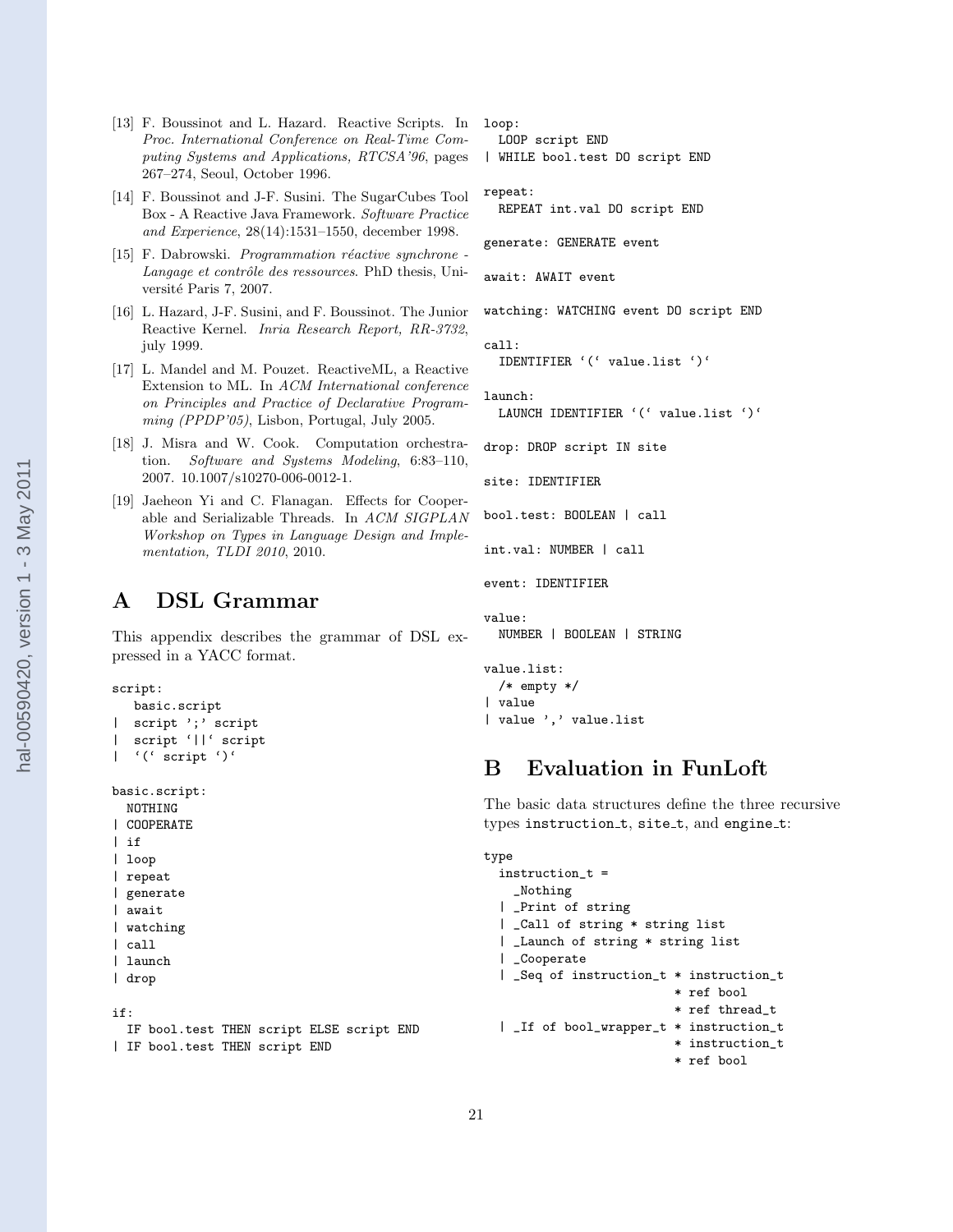```
* ref thread_t
  | _Par of instruction_t * instruction_t
                          * ref thread_t
                          * ref thread_t
  | _Loop of instruction_t * ref thread_t
  | _Repeat of int_wrapper_t * instruction_t
                             * ref thread_t
  | _Generate of string
  | _Await of string
  | _Watching of string * instruction_t
                        * ref thread_t
                        * ref thread_t
  | _Drop of ref site_t * instruction_t
and
site_t =
   Site of
       rengine: ref engine_t
      * sched: scheduler_t
and
engine_t =
    Engine of
       eoi: (unit) event_t
      * pre_eoi: (unit) event_t
      * move: ref bool
      * instant: ref int
      * sustain: ref[array_size] (unit) event_t
      * sustain_count:ref int
      * add: (instruction_t) event_t
      * event_env: ((unit) event_t) aa_t
      * wakeup: (unit) event_t
```

```
* next: ref bool
```
The API for scripts is:

```
let rn () = ref null_thread
let Nothing = _Nothing
let Print (s) = _Print (s)let Cooperate = _Cooperate
let Par (ii, i2) = \text{Par} (i1, i2, rn(), rn())let If (e,i1,i2) = If (e,i1,i2,ref true,rn())let Seq (ii, i2) = Seq (ii, i2, ref true, rn())let Loop (i) = \text{Loop } (i, rn())let Repeat (n,i) = _Repeat (n,i,rn()let Generate (e) = _Generate (e)
let Await (e) = _Mait (e)let Watching (e,i) = Watching (e,i,rn(),rn())let Call (fun,params) = _Call (fun,params)
let Launch (task,params) = _Launch (task,params)
let Drop (site,i) = Drop (site,i)
```
The evaluation of atomic scripts is defined by the following function:

```
let eval_atomically (eng,inst) =
 match inst with
    _Nothing do ()
 | _Print (s) do
```

```
begin print_string (s); flush (); end
| _Call (fun,params) do
    call_dispatch (eng,fun,params)
| _Generate (evt) do
    dsl_generate (eng,evt)
| _Seq (i1,i2, _, _) do
     begin
       eval_atomically (eng,i1);
       eval_atomically (eng,i2);
     end
| If (w, i1, i2, ...) do
     if bool_wrapper (w) then
       eval_atomically (eng,i1)
     else
       eval_atomically (eng,i2)
| _Par (i1,i2,_,_) do
    begin
       eval_atomically (eng,i1);
       eval_atomically (eng,i2);
     end
| _Repeat (w,body,_) do
    repeat int_wrapper (w) do
       eval_atomically (eng,body)
|
  default do warning ("internal error")
```
For the non-atomic scripts, one first defines a synchronisation barrier module, needed by the parallel operator:

```
let module barrier (engine,reach,go) =
  let threshold = 2 in
  let count = local ref 0 in
  let b = local ref true in
    while !b do
      begin
        await reach;
        continue_instant (engine);
        for_all_values reach with _ do count++;
        if !count = threshold then
          begin
            continue_instant (engine);
            generate go;
            b := false;end
        end;
     end
```
The following macro is used to shorten the code:

```
#define EVAL(r,inst,term)\
begin\
  continue_instant (eng);\
  r := thread evaluate (eng, inst, term);
end
```
The evaluation of scripts is defined by the following module: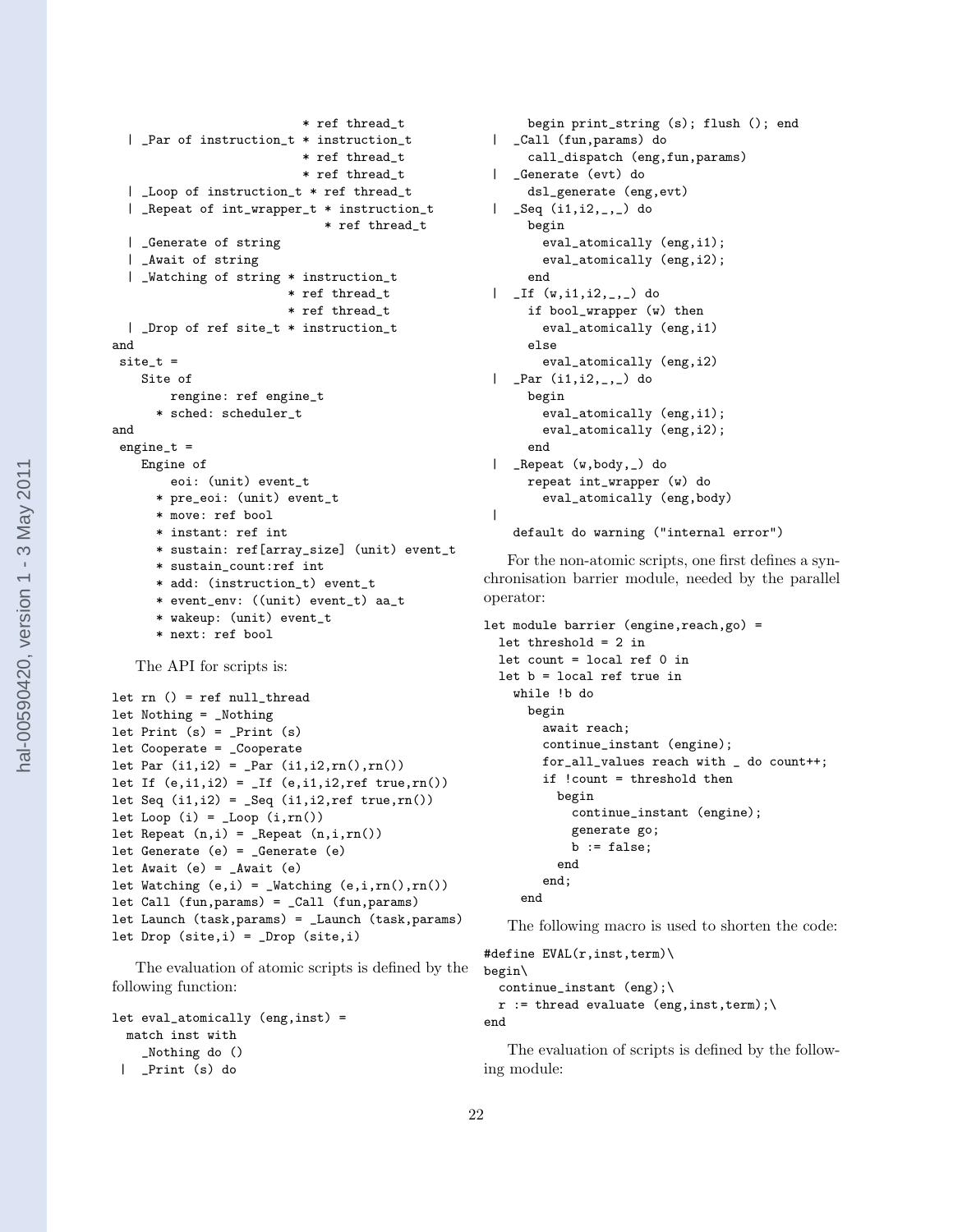```
let module evaluate (eng,inst,term) =
 let eoi = Engine.eoi (eng) in
   begin
      Engine.next (eng) := true;
      if is_atom (inst) then
       begin
          eval_atomically (eng,inst);
          generate term;
        end
      else
        match inst with
         _Launch (t,p) do
           if not known_task (t) then
             generate term
           else
             let e = event in
               begin
                 await eoi;
                 continue_instant (eng);
                 thread task_dispatch (eng,t,p,e);
                 await e;
                 generate Engine.wakeup (eng);
                 generate term;
               end
      |
        _Cooperate do
          begin
            await eoi;
            generate term;
          end
      |
        _Seq (i1,i2,b,r) do
          let e = event in
            begin
              b := true;EVAL (r,i1,e);
              await e;
              b := false;EVAL (r,i2,term);
            end
      |
        _If (w,i1,i2,b,r) do
          begin
            b := bool_wrapper (w);
            if !b then
              EVAL (r,i1,term)
            else
              EVAL (r,i2,term);
          end
      |
        _Par (i1,i2,r1,r2) do
          let e = event in
            begin
              thread barrier (eng, e, term);
              EVAL (r1,i1,e);
              EVAL (r2,i2,e);
```

```
end
\blacksquare_Loop (body,r) do
    let e = event in
    let k = Engine.instant (eng) in
      loop
        let initial = !k in
          begin
            EVAL (r,body,e);
            await e;
            continue_instant (eng);
            cooperate;
            if initial = !k then
               await eoi
            end
          end
\blacksquare_Repeat (w,body,r) do
    let e = event in
      begin
        repeat int_wrapper (w) do
          begin
            EVAL (r,body,e);
            await e;
            continue_instant (eng);
            cooperate;
          end;
        generate term;
      end
\blacksquare_Await (evt) do
    let e = get_event (eng,evt) in
      begin
        await e;
        generate term;
      end
|
  _Watching (evt,body,b_th,w_th) do
    let b_evt = event in
    let e = event in
    let r = ref false in
      begin
        thread await_mod (b_evt,e,r);
        EVAL (b_th,body,b_evt);
        EVAL (w_th,Await (evt),e);
        await e;
        await Engine.pre_eoi (eng);
        killing (eng,inst);
        if !r then
          begin
            generate term;
            continue_instant (eng);
          end
        else
          begin
            await eoi;
```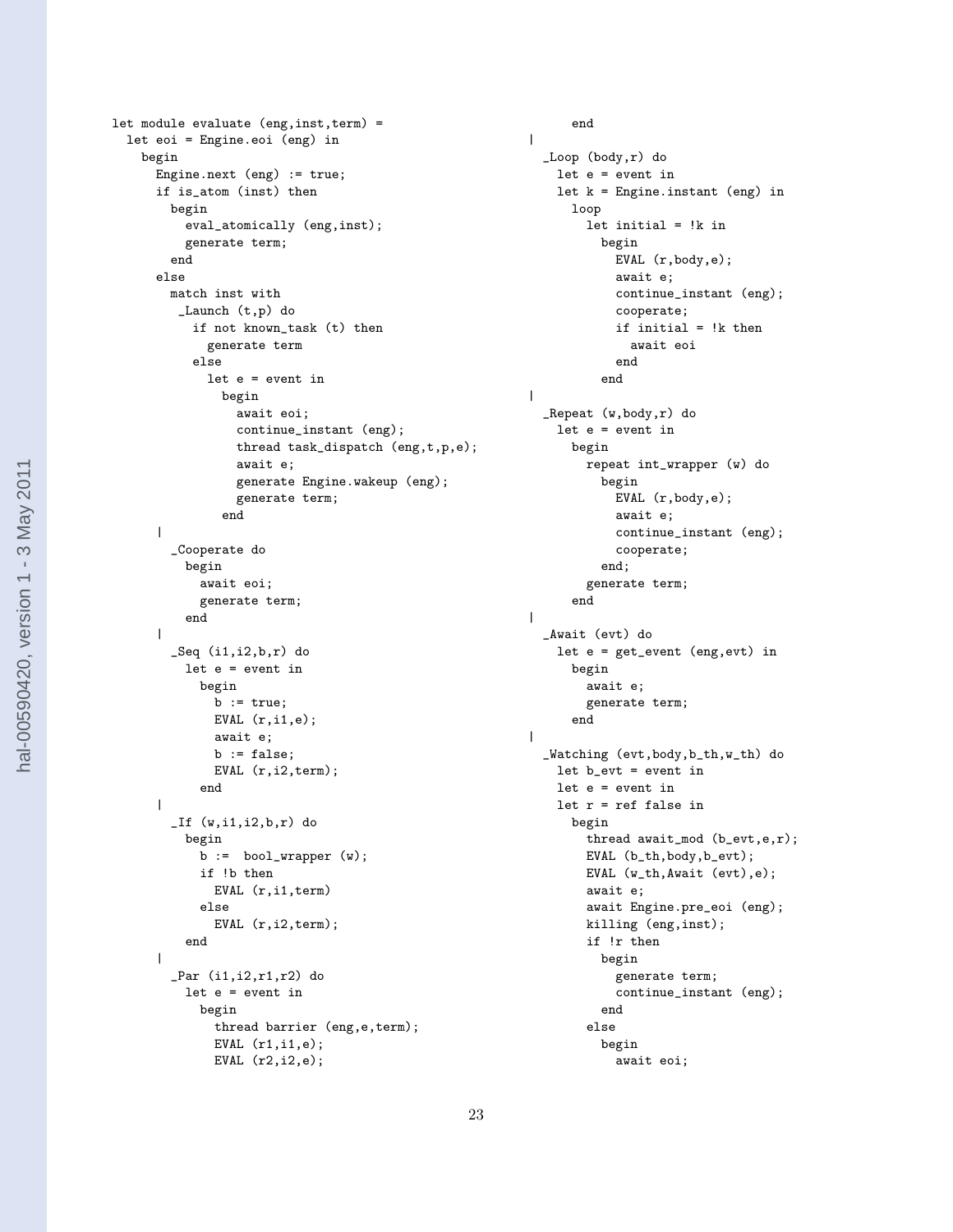```
generate term;
            end
        end
  |
    _Drop (site,script) do
      begin
        run send_to (site,script);
        generate term;
      end
  |
    default do ()
end
```
# C Evaluation in ReactiveML

The DSL programs are represented with the following let rec process eval\_script script = abstract syntax tree in ReactiveML<sup>5</sup>:

```
type fun_id = string
type module_id = string
type event_id = string
type site_id = string
type const =
 | C_unit
 | C_int of int
 | C_bool of bool
 | C_string of string
type expr =
 | E_const of const
  | E_call of fun_id * expr list
type script =
 | S_nothing
  | S_cooperate
  | S_seq of script * script
  | S_par of script * script
  | S_if of expr * script * script
  | S_loop of script
  | S_repeat of expr * script
  | S_generate of event_id
  | S_await of event_id
  | S_watching of event_id * script
  | S_call of fun_id * const list
  | S_launch of module_id * const list
  | S_drop of site_id * script
```
Script are interpreted as follows:

```
let rec eval_expr expr =
 match expr with
  | E_const c -> c
  | E_call (f_id, vl) ->
     let f = fun_of_fun_id f_id in
```

```
f vl
```

```
and eval_expr_bool e =
 match eval_expr e with
  | C_bool b -> b
  | - ->
      prerr_endline "Type error";
      false
and eval_expr_int e =
  match eval_expr e with
  | C_int n -> n
  | \rightarrowprerr_endline "Type error";
      \Omega
```
match script with | S\_nothing -> () | S\_cooperate -> pause  $|$  S\_seq (s1, s2)  $\rightarrow$ run (eval\_script s1); run (eval\_script s2) | S\_par (s1, s2) -> run (eval\_script s1) || run (eval\_script s2) | S\_if (e, s1 ,s2) -> if eval\_expr\_bool e then run (eval\_script s1) else run (eval\_script s2) | S\_loop s -> loop pause || run (eval\_script s) end | S\_repeat (e, s) -> let n = eval\_expr\_int e in for i = 1 to n do run (eval\_script s) done | S\_generate ev\_id -> let ev = event\_of\_event\_id ev\_id in emit ev | S\_await ev\_id -> let ev = event\_of\_event\_id ev\_id in await immediate ev | S\_watching (ev\_id, s) -> let ev = event\_of\_event\_id ev\_id in do run (eval\_script s) until ev done | S\_call (f\_id, vl) -> let f = fun\_of\_fun\_id f\_id in ignore (f vl)

| S\_launch (m\_id, vl) -> let m = module\_of\_module\_id m\_id in

<sup>5</sup>a while instruction is added to DSL.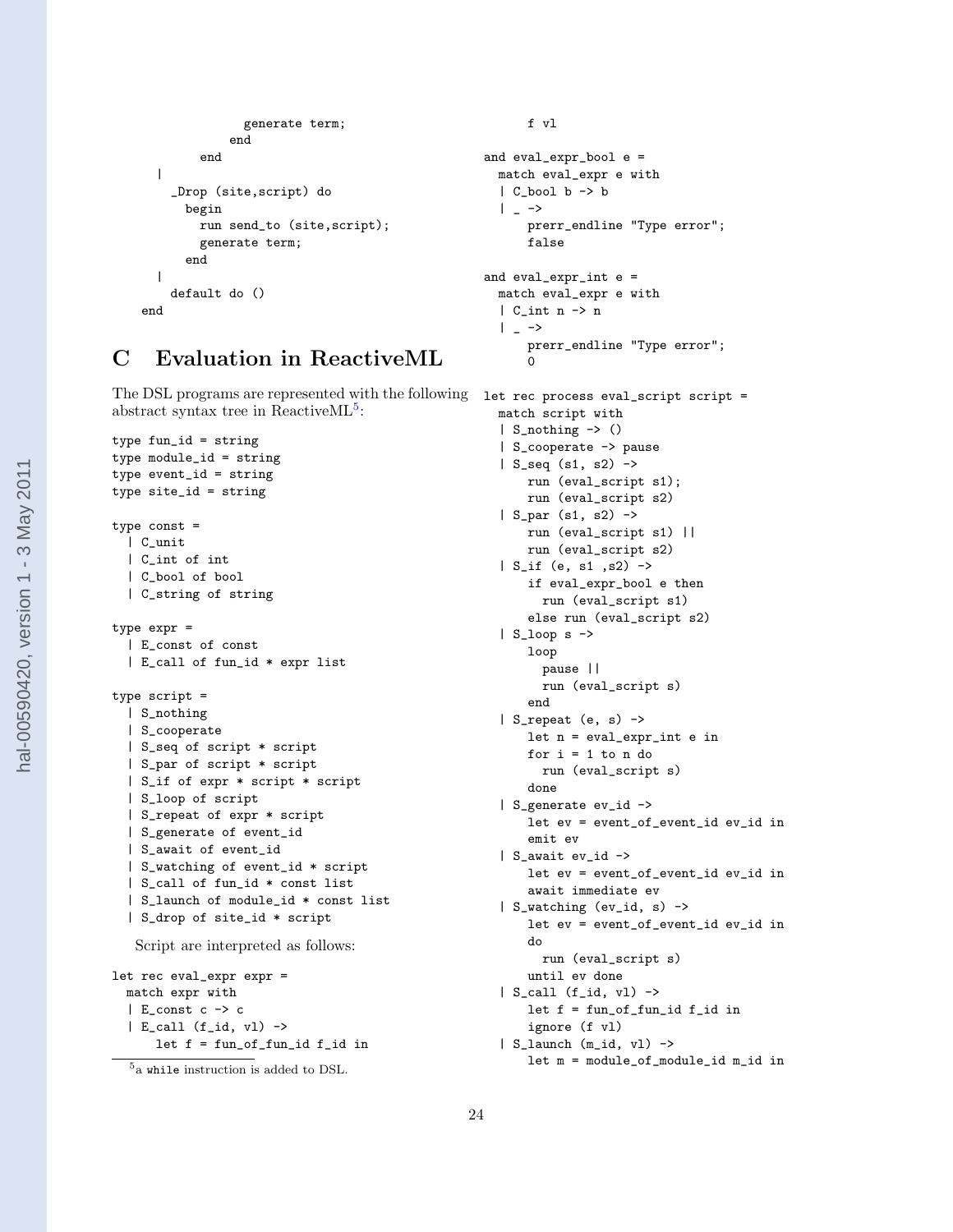```
run (m vl)
| S_drop (site_id, script) ->
   Dsl_drop.put (site_id, script)
```
# D Evaluation in Scheme/Bigloo

The basic data structure in Scheme/Bigloo is the lists. A site principaly is a set of list as we explained it before (section [7\)](#page-15-0). Each script is identified by an integer and its arguements by a list, if there is no arguments it will be an empty list. The evaluation of scripts is defiend by the fallowing function, where sem action is a function which evaluate a script in exact semantics rules; all the function start with get try to acquire an object, for example:  $get_env\_res$ get the current environement for the result that we obtained before.

```
(define (sem_action s env eoi)
(case (car s)
  ;; b = true(0) | falase(1) | Bot (2)
  ((13);;PRINT(print (first_elm s))
    (list (list NOTHING) env '() #f 0))
  ((0);;NOTHING)(list (list NOTHING) env (list) #f 0))
  ((1);;COOP
    (list (list NOTHING) env (list) #f 1))
  ((2);; IF
   (if (string=? (first_elm s) "true")
        (sem_action (get_true s) env eoi)
        (sem_action (get_false s) env eoi)))
  (3);;SEQ(let ((res (sem_action (first_elm s) env eoi)))
       (if (execution_succed res)
           (let ((res2
                   (sem_action (get_second s)
                                (get_env_res res)
                               eoi)))
              (list (car res2)
                    (get_env_res res2)
                    (get_drop_res res2)
                    (get_move_res res2)
                    (get_state_res res2)))
           (list (list SEQ (get_script_res res)
                           (car (cddr s)))
                 (get_env_res res)
                 (get_drop_res res)
                 (get_move_res res)
                 (get_state_res res)))))
  (4);; PARA
    (let* ((s1 (sem_action (first_elm s) env eoi))
           (s2 (sem_action (get_second s)
```
(get\_env\_res s1) (get\_state\_res s1)))) (list (if (equal? (car s1) (list NOTHING)) (car s2) (if (equal? (car s1) (list NOTHING)) (car s1) (list PARA (car s1) (car s2)))) (get\_env\_res s2) (get\_drop\_res s2) (or (get\_move\_res s1) (get\_move\_res s2)) (set\_state (get\_state\_res s2) (get\_state\_res s1)))))  $( (5);;L00P)$ (let ((s1 (sem\_action (first\_elm s) env eoi))) (list (list SEQ (car s1) s) (get\_env\_res s1) (get\_drop\_res s1) (get\_move\_res s1) (get\_state\_res s1))))  $(6);;REPEAT$ (let ((count (first\_elm s))) (if (string? count) (let ((proc (funcall-resolve count))) (if proc (set! count (proc)) (set! count (string->number count))))) (sem\_action (list SEQ (create\_repeat (get\_second s) count) (get\_second s)) env eoi)))  $((7);;$ GENERATE (if (member (string->symbol (get\_evt s)) env) (list (list NOTHING) env (list) #t 0) (list (list NOTHING) (cons (string->symbol (get\_evt s)) env) (list) #t 0)))  $( (8);; A W A I T$ (if (member (string->symbol (get\_evt s)) env) (list (list NOTHING) env (list) #f 0)  $(list s env (list) #f 2)))$  $((9);$ ; WATCHING (let ((s1 (sem\_action (first\_elm s) env eoi))) (if (execution\_succed s1) (list (list NOTHING) (get\_env\_res s1) (get\_drop\_res s1) (get\_move\_res s1)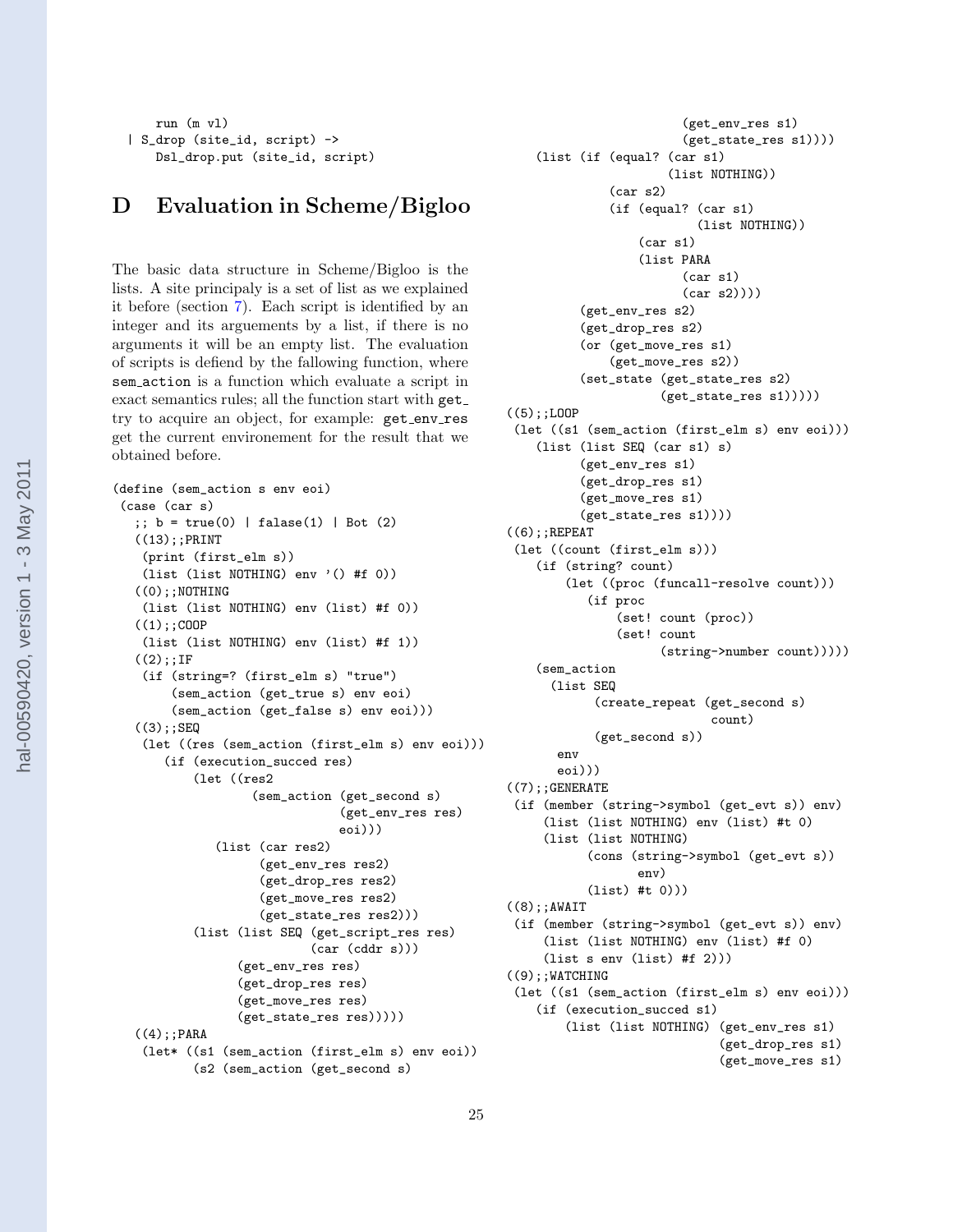```
0)
        (if (member (get_evt_watching s) env)
            (list (list NOTHING)
                  (get_env_res s1)
                  (get_drop_res s1)
                  (get_move_res s1)
                  (get_state_res s1))
            (list (list WATCHING
                        (car s1)
                         (get_evt s))
                  (get_env_res s1)
                  (get_drop_res s1)
                  (get_move_res s1)
                  (get\_state\_res s1))))))((10);;CALL(let ((proc (first_elm s))
       (args (get_second s)))
    (when (procedure? proc) (apply proc args))
    (list (list NOTHING) env (list) #f 0)))
((11);:LAUNCH)(let ((proc (first_elm s))
       (args (get_second s)))
    (when (procedure? proc) (apply proc args))
    (list (list NOTHING) env (list) #f 1)))
(12);;DROP
 (let ((script (get_dropped_script s))
       (site
        (site-resolve
         (get_dropped_site s))))
    (when site
     (if (site-is-remote? site)
         (cond-expand
            (hop-server
             (let ((host
                    (site-remote-host site))
                   (port
                     (site-remote-port site))
                   (remote
                     (site-remote-site site)))
                (with-hop
                   (DSL/drop
                    :script script
                    :site remote)
                   :host host
                   :port port
                   :sync #f
                   :user "admin"
                   :password "admin"
                   (lambda (r) #t))
             \lambda(bigloo
             (list (list NOTHING)
                    env
                    script
                    #f
                    0)))
```

```
(site 'drop! script)))
   (list (list NOTHING)
          env
         (list)
          #t
          0)))
(else
 (error "sem_action"
        "Illegal instruction"
        s))))
```
# Contents

| 1           |         | <b>Introduction</b>                                                                | 1              |  |  |  |  |
|-------------|---------|------------------------------------------------------------------------------------|----------------|--|--|--|--|
|             | 1.1     | Orchestration Model                                                                | $\overline{2}$ |  |  |  |  |
|             | 1.2     |                                                                                    | $\overline{2}$ |  |  |  |  |
|             | 1.3     | Implementations                                                                    | 3              |  |  |  |  |
| $\mathbf 2$ |         | 3<br><b>Language Description</b>                                                   |                |  |  |  |  |
|             | 2.1     |                                                                                    | 3              |  |  |  |  |
|             | 2.2     |                                                                                    | $\overline{4}$ |  |  |  |  |
|             | 2.3     | Events                                                                             | $\overline{4}$ |  |  |  |  |
|             | 2.4     | Basic Properties                                                                   | $\overline{4}$ |  |  |  |  |
|             | 2.5     |                                                                                    | $\overline{4}$ |  |  |  |  |
| 3           |         | <b>Semantics</b>                                                                   | 5              |  |  |  |  |
|             | 3.1     |                                                                                    | 5              |  |  |  |  |
|             | 3.2     | Scripts                                                                            | 5              |  |  |  |  |
|             | 3.3     | Least Fix-Point $\ldots$ , $\ldots$ , $\ldots$                                     | 7              |  |  |  |  |
|             | 3.4     |                                                                                    | $\overline{7}$ |  |  |  |  |
|             | $3.5\,$ | Examples $\ldots \ldots \ldots \ldots \ldots \ldots \ldots$                        | 8              |  |  |  |  |
|             |         | 3.5.1<br>Approximations                                                            | 8              |  |  |  |  |
|             |         | 3.5.2<br>Minimality                                                                | 8              |  |  |  |  |
|             |         | 3.5.3<br>Asynchrony                                                                | 9              |  |  |  |  |
|             |         | 3.5.4<br>Task Abortion                                                             | 9              |  |  |  |  |
|             |         | 3.5.5<br>$Program Input \dots \dots \dots$                                         | 9              |  |  |  |  |
|             | 3.6     | Variants of the semantics                                                          | 9              |  |  |  |  |
|             |         | 3.6.1<br>Instantaneous Loops                                                       | 9              |  |  |  |  |
|             |         | 3.6.2<br>Packed Drop                                                               | 9              |  |  |  |  |
|             |         | Preemption Operator<br>3.6.3                                                       | 10             |  |  |  |  |
| 4           |         | <b>FunLoft Variant</b>                                                             | 10             |  |  |  |  |
|             | 4.1     | Dynamic Adding of Instructions                                                     | 10             |  |  |  |  |
|             | 4.2     |                                                                                    | 11             |  |  |  |  |
|             | 4.3     | Functions and Tasks                                                                | 12             |  |  |  |  |
|             | 4.4     | ${\bf Instantaneous\,\, Loops}\,\, \ldots\, \ldots\, \ldots\, \ldots\, \ldots\, .$ | 12             |  |  |  |  |
|             | 4.5     | Static Checks                                                                      | 12             |  |  |  |  |
|             |         | 4.5.1<br>$Reactivity \ldots \ldots \ldots \ldots \ldots$                           | 12             |  |  |  |  |
|             |         | Memory Protection<br>4.5.2                                                         | 13             |  |  |  |  |
|             | 4.6     | Execution of Instructions                                                          | 13             |  |  |  |  |
|             | 4.7     | Translation in FunLoft                                                             | 13             |  |  |  |  |
| 5           |         | <b>SugarCubes Variant</b>                                                          | 14             |  |  |  |  |
|             | 5.1     |                                                                                    | 14             |  |  |  |  |
|             | 5.2     | $Drop \dots \dots \dots \dots \dots \dots \dots \dots \dots \dots$                 | 14             |  |  |  |  |
|             | 5.3     |                                                                                    | 14             |  |  |  |  |
| 6           |         | <b>ReactiveML Variant</b>                                                          | 15             |  |  |  |  |
|             | 6.1     | Evaluator in ReactiveML                                                            | 15             |  |  |  |  |
|             | 6.2     |                                                                                    | 15             |  |  |  |  |
|             | 6.3     | $Drop \ldots \ldots \ldots \ldots \ldots \ldots \ldots$                            | 16             |  |  |  |  |
|             | 6.4     |                                                                                    | 16             |  |  |  |  |